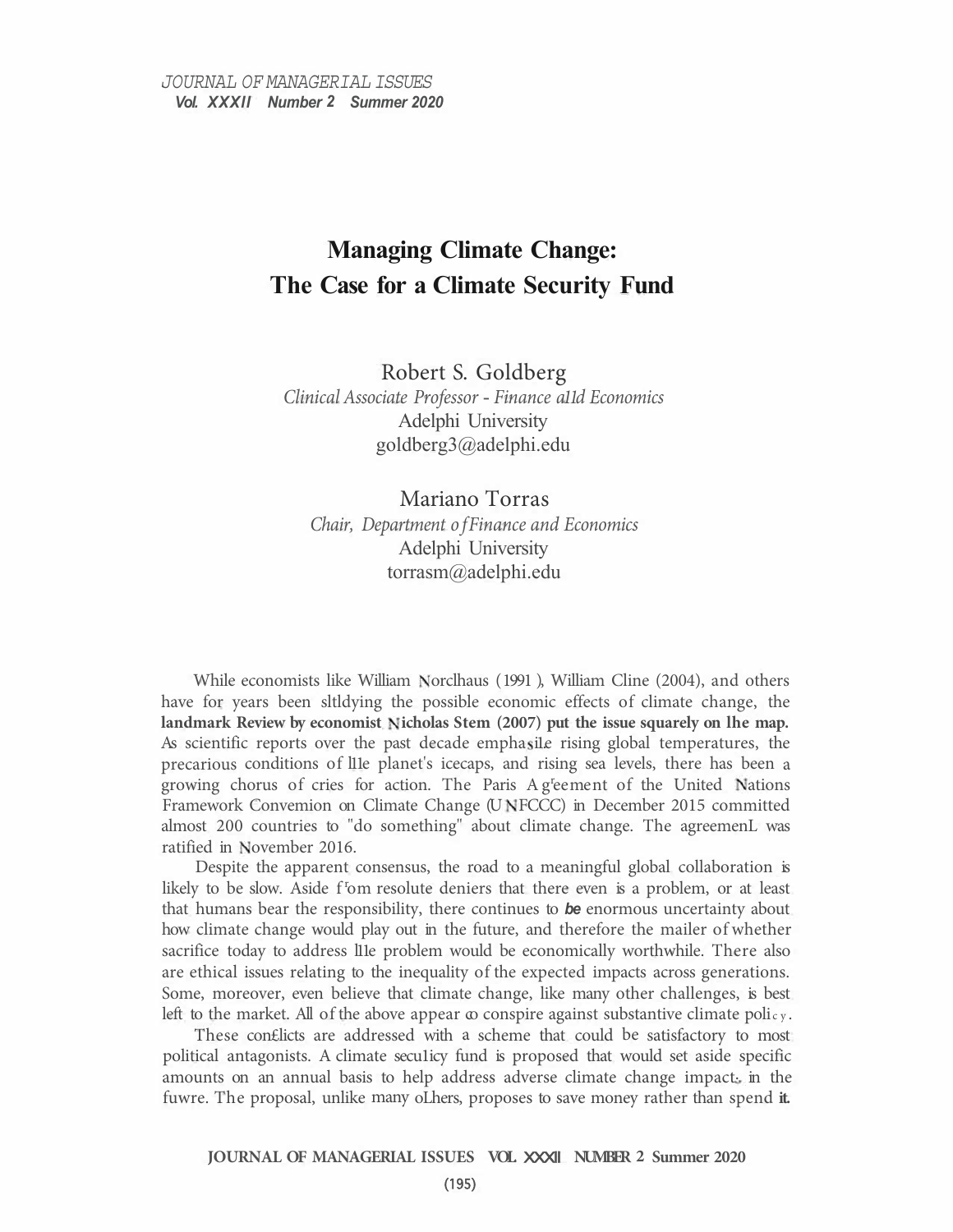Also, it is meant lo complement the measures that are anyway already being taken privatel)•-i.e., "clean" technologies, sea walls, noating cities, etc. Finally, while not global in scope, and not requiring the cooperation of other governments, the payment scheme, if successful, could lead to synergistic emulation.

A range of possible outcomes is considered, mostly relating to future climate and economic conditions. Some scenarios call for very modest sacrifice today, while the most pessimistic would be far too expensive to try to averl. l11e primary goal is not to estimate future damages and use the figures to justify a particular policy. On the contra1r, the argument in support of the climate security fund is based on the great uncenainty confronted. As the uncertainty is reduced, either through advances in forecasting ability or simply the passage of time, the target amount of the climate security fund proposed in this paper would adapt to provide sufficient funds to finance better-informed policy.

# **UNCERTAINTY, THE FUTURE, AND POLITICS**

#### **Three Types of Uncertainty**

Climate change is arguably a unique policy challenge not only in the potential magn itude of its future impacts, but also in its great underlying uncertainty. If there were no uncertainty about the future effects of climate change then the policy discussion, as discussed in the next section, would solely focus on the intergenerational aspects of the problem. The proposed climate fund recognizes the magnitude of the uncertainty and sidesteps the problem by not allowing it to dominate the policy process.

Torras (2016) has distinguished among three different types of uncertainty, all highly relevant to the problem. The first, *predictive* uncertainty, relates to the still verr limited understanding regarding the complex climate system (see, e.g., Allen and Frame, 2007; Rosen and Guenther, 2014; Woodward and Bishop, 1997). The immense complexity of the global climate signifies that it could be highly sensitive to relatively small changes in system parameters like temperature, oceanic acidity, and the like. Compounding matters is the presumably wide variety of both positive and negative feedback loops relating to ice melting, permaf<sup>r</sup>ost and methane, and ocean temperatures, among other variables. The ability to predict future climate events is severely hampered by the very limited availability of any information required to reasonably approximate the net effects of complex interplay between these and other phenomena. Dovers and Handmer (1995) state that ignorance is a more precise term than uncertainty in describing the understanding of many aspects of climate science.

The second type of uncertainty is *valuational* uncertainty, which concerns the problem of how to assign monetat)' values to uncertain damages-or to the uncertain benefits of averting them. Most of the relevam benefit and cost values are f om outside the market. \Vhile there exists a voluminous literature on valuation of natural resources and the environment (see, e.g., Bagstad *et al.*, 2013; and Harclerode *et al.*, 2015), methods of approximating such values are necessarily highly subjective and dependent on simplifying assumptions. This is especially the case for calculations involving estimates of the value of a typical human life. In such situations, uncertainty is unavoidable.

Finally, *moral* unce1tainty concerns the ethical conundrum found in the choice between benefiting ourselves today at the expense of future generations or vice-versa. There is no "correct" answer to the question of how much relative importance to accord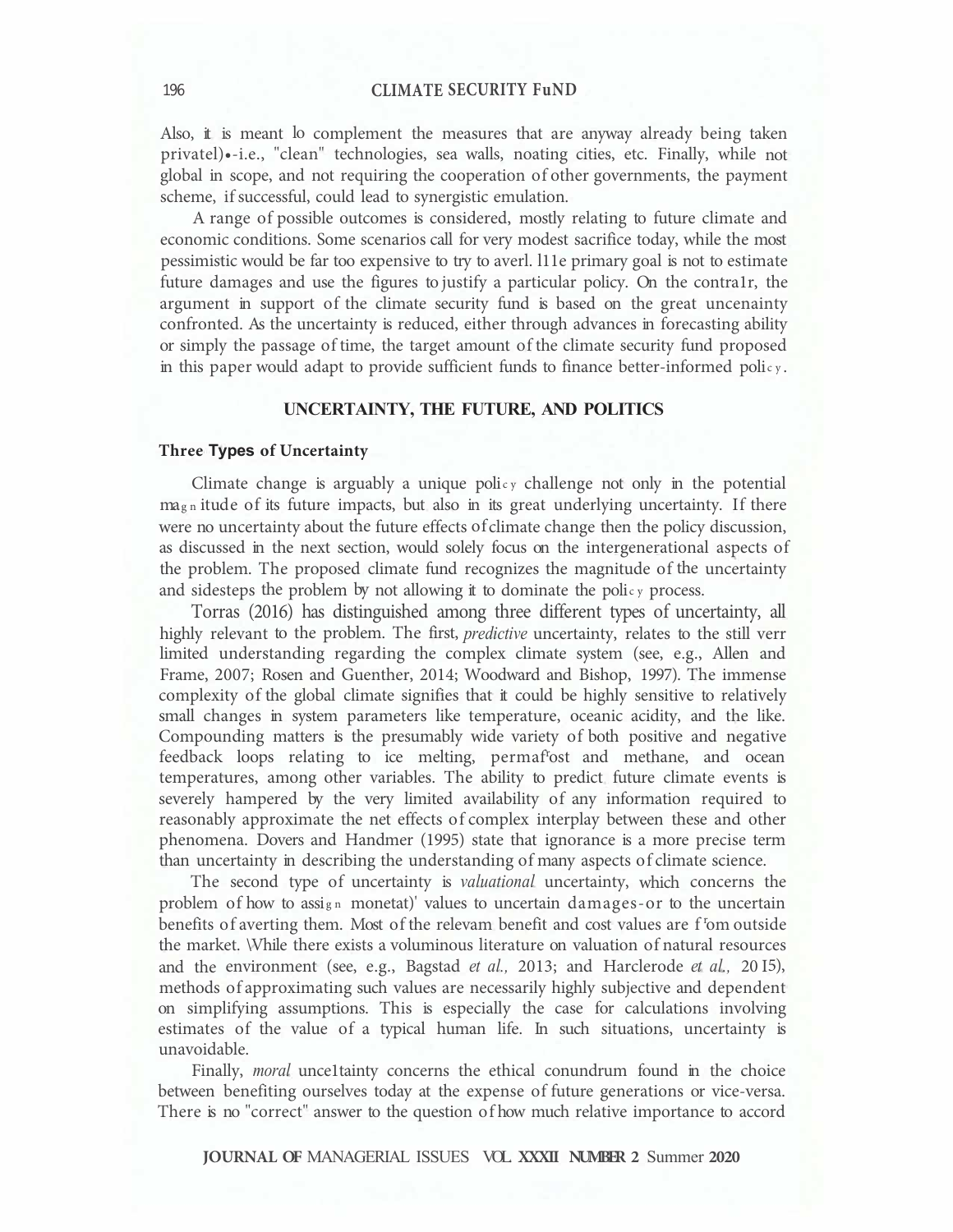future generations. At the core of the dilemma is the matter of the proper "social discount rate" - that is, the discount rate used to evaluate the temporal costs and benefits of projectS with direct and indirect social impacts. Unlike the standard discount rate used to calculate the present value offuture costs and/or revenues, a social discount rate requires that social and ecological impacts be made commensurable for their aggregation. Choosing such a rate is therefore a patently subjective exercise.

Only the first of the preceding three categories is generally treated as "uncertainty" in the economics literature. Calling attention to the other two types - valuational and moral - underscores how difficult it is to make precise assessments about the naLUre of the problem, hence how unreliable, incautious and superficial poli<sub>cy</sub> is likely to be. It must therefore be emphasized how, because of this, *pexibility* in future poli<sub>cy</sub> is imperative. A climate fund targeted to adaptation but with the flexibility to adapt to changing information can take account of all three types of uncertainty.

#### **Social Discounting and Future Generations**

Any temporal evaluation of climate change damages that future generations are expected to experience requires social discounting. To be sure, discounting is a familiar and uncontroversial concept when applied to problems of private savings or investment. In any risk-f'ee setting, the discount rate represents the pure rate of time preference (a measure of impatience) in the case of the decision of whether to consume or save.  $\frac{1}{2}$  In the case of investment, it represents the opportunity cost of capital-i.e., the prevailing return on alternative equally risky projects, with this rate higher than the pure rate of time preference to reflect the incremental risk. of the future cash flows.

Similar reasoning would appear to apply when evaluating benefits and costs to future generations. Here, however, there exists a major problem: future populations potentially bearing the bulk of the climate change impact are not the same people who decide on a course of action today. Selecting a discount rate is therefore an unavoidably ethical exercise. There is considerable disagreement even among economists about the correct rate.

Nicholas Stern, for example, believes that any social discount rate should, on ethical grounds, be lower than the rate for private investmenrs. His landmark Review (2007) on climate change concludes that much more aggressive policy than presently exists is warranted to combat climate change, but his conclusion follows from his chosen social discoum rate (1.4 percent, much lower than normally used by many economists). In contrast, economists such as William Nordhaus (2007), a leading critic of Stern's, believe that social discount rates should approximate the private rate of discount. Others (e.g., Beckerman and Hepburn, 2007; Broome, 2008) are circumspect- ambivalent, evenabout the "correct" discount rate, conceding the fundamental ethical nature of the decision.

<sup>&</sup>lt;sup>1</sup> Matters become more complicated in situations involving risk and uncertainty, where time preference becomes a mere parameter in the discount rate formula where the discount rate, d, equals  $6 + 11g$  where 6 is the pure rate of time preference, g is the expected growth rate in perpetuity, and '1 is meant to represent the decision-maker's appetite for risk. This method is based on the classic paper by Ramsey { 1928). Such a formulation presents serious methodological problems for the use of social discounting for climate change {see, e.g., S,elen **et al.,** 2009; Beckerm<1n and Hepburn, 2007) but this paper remains focused on the ethics of discounting.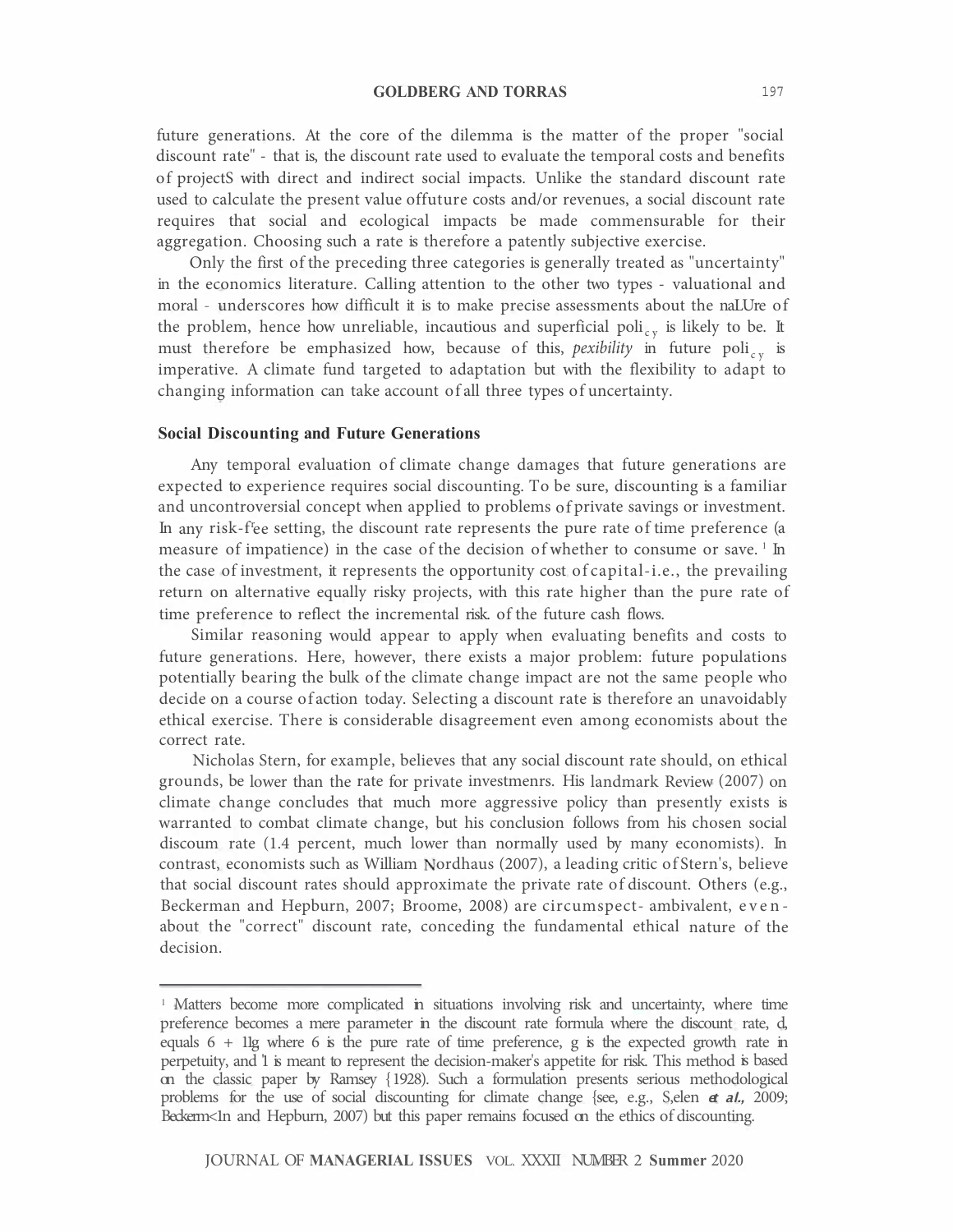Supporters of high social discount rates often justify their stance on The premise that future generations are likely to be richer than those alive today. Yet this expectation is not axiomatic. A high discoum rate would, in theory, increase the rate of exploitation of the environment and natural resources. Martinez-Alier (1987) has argued that expecting future generations to be richer under such circumstances (i.e., deep discounting of future benefits and costs) requires assuming an extraordinary elasticity of substitution between the natural environment and whatever might replace it. Furthermore, while it is reasonable to be optimistic about the advance of scientific knowledge, such optimism does not imply a belief in the discovery of substitutes sufficient to maintain present patterns of consumption in perpetuity, never mind at such a rate to allow for their *growth,* which is, as noted by Martinez-Alier ( 1987), what would be inferred f<sup>r</sup>om a positive social discount rate.

To what degree should individuals (or societies) risk uncertain damages to future generations in return for a g <sup>r</sup>eater net benefit today? It is fundamentally a question of *how IIIucll importance* to accord to future generations relative LOthe presem one. Even leaving aside this ethical dilemma, there is the matter of the future risk of catastrophic change. One could quite plausibly argue that  $\ddot{\textbf{i}}$  is in the interests of the present generation to avert a future human extinction that might result from a greater than expected global temperature increase or dramatic sea level increases f<sup>r</sup>om melting ice.

Although seldom stated in this way, the use of a social discount rate is an attempt to "commensurate" incommensurables. In other words, even though near-term and relatively knowable policy costs (mostly monetar)') are incommensurable with longerterm and highly uncertain potential damages, social discounting requires some common metric. It is why social discounting is impnident, particularly in the context of global and inter-temporal problems like climate change. The use ofa discount rate should be limited to cases dealing with concrete, and consistently measurable nows, as in the policy prescription to be elaborated later.

Any poli<sub>cy</sub> approach in relation to future generations entirely depends on a dichotomous choice: Either *some* responsibility is taken for tl1e wellbeing of future generations, or none is. In the latter case, "business as usual" would prevail; in the former, proactive policy would need to be developed. Since both authors here are "Lemporally impartial," it is believed that some manner of future planning is advisable. In what follows, it is argued that the proposed climate fund is a solid step in that direction.

#### **Mitigation, Adaptation, and Policy**

Assuming acceptance of the prevailing view that potential climate change risks were both serious and highly uncertain, and that it is owed to future generations 10 do something about them, there would remain the question of *what* to do. One opt ion would be to aggressively reduce greenhouse gas emissions in the hope of limiting the humaninduced impact on the global climate. l11is is generally referred to as mitigation. Mitigation is somewhat analogous to the use of vaccines LO forestall a disease outbreak, where the costs of the vaccine can be weighed against the costs and risks of not undergoing inoculation.

Given what climate sciemists have revealed in recent years (Hansen and Sato, 2016; IPCC, 2007), it mighL appear to some that the country should be pursuing an aggressive mitigation strategy, at least until it could be demonstrated that doing so would not be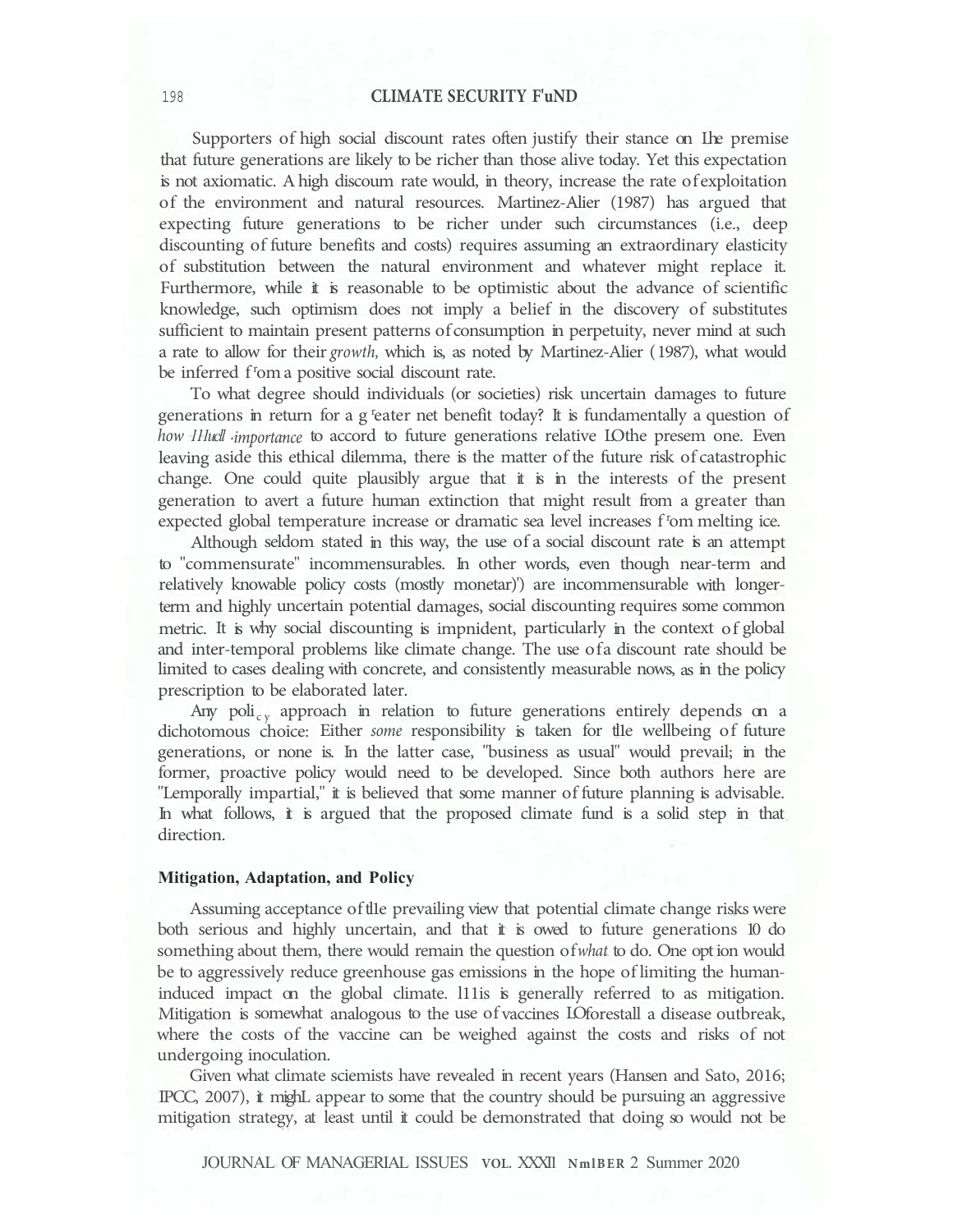worthwhile. Yet it is one thing to accept science's inte1·pretation of the evidence of climate change; it is quite another to claim to know more about future benefits and costs than is actually known. For example, *how much* will climate actually change in terms of, say, average global temperature, and how long will it take to do so? What are the likely effects on human societies? Will alJ global icecaps eventually melt? What is the expected extent of the overall damage? Finally, and possibly most important, is catastrophic change possible - and if so, with what probability?

Given a heavy dose of predictive uncertajnty, and smaller, though significant, doses of valuational and moral uncertainty, academics and practitioners are nowhere close to having precise answers to these important questions. It is not even clear that such answers are being *approached* over time. Skeptics are actually correct in stating that it is not known if sacrifice today-in terms of reducing material and energy flows, slowing down the economy, etc.-would be "worth it" in the long nm. From an economic standpoint, it could make more sense LO focus on the main alternative to mitigation, known as adaptation, which aims at investing in technologies to better equip to deal with a changed global climate in the future.

If funds were put aside today for this purpose, adaptation would be more akin to a self-insurance solution. Examples might entail constructing higher walls to keep seawater out or, if this proved ineffective, building floating cities. Alternatively, or in addition, underground communities might be built in the future as shelter from extreme heat. One could undoubtedly imagine numerous other examples.

The adaptation strategy evokes the uncomfortable possibility that substantial future damage is already irreversible. The idea is to accept this possibility and engage in precautionary measures (adaptation) to guard against the worst, potentially catastrophic risk (see Hartzell-Nichols, 2014). While such pessimism is never fashionable, it is not inconceivable that it is already too late to do anything to meaningfully reverse or counteract climate d1ange through mitigation, at least over a range of time that would be relevant to humans.

The authors are somewhat skeptical about humanity's ability to willfully reverse climate change, and therefore slightly more predisposed to adaptation solutions. Yet while there might be a tendency on the part of mitigation proponents to exaggerate how much is known about the future adverse consequences of a fundamentally altered planet as well as about humans' ability to take effective corrective measures, care must be taken not to allow *doing nothing* to masquerade as adaptation. Champions of the idea that climate change is a hoax might have it this way, but what is meant here by adaptation is a more active stance that involves planning and appropriate technological investments.

Both mitigation and adaptation have already, to some extent, been observed, and neither is likely to abate in the foreseeable future. ff anything, expect acceleration. Why, then, not simply leave the matter to the market?

The idea of policy intervention to protect the environment goes back to Arthur Pigou (1920), whose work gave rise to the notion of a "Pigovian tax." The premise is that environmental costs are borne by third parties not involved in a transaCLion,justifying a tax on the private parties who produce the environmental costs.  $2$  The reason that a tax (or some other form of policy intervention like pollution permits) is often justified in

<sup>2</sup> Also known as externalities, Friedman (1962) calls them "neighborhood effects."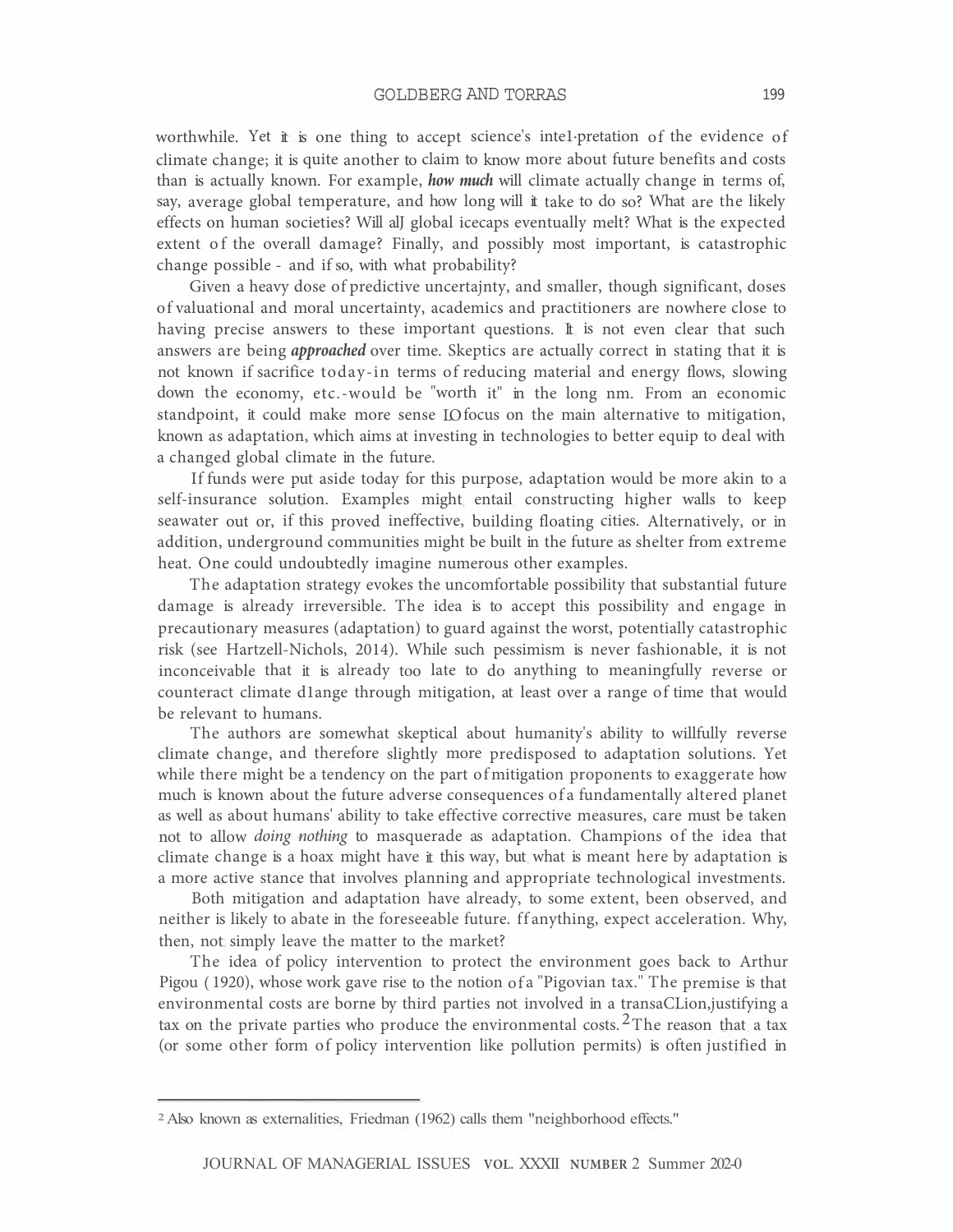Lhe case of environmenLal problems is that a laissez-faire regime often offers insufficient remedy for Lhem.

Both mitigation and adaptation can be viewed as public goods, in the sense LhaL they are both non-exdudable and non-rival. <sup>3</sup>Theory teaches Lhat the markeL invariably underprovides public goods relative to the theoretical optimal amount. In short. public goods are underprovided because there is too much incentive for any individual **to** " f<sup>r</sup>ee ride" on the expected effort of others in providing the benefit.

Mitigation and adaptation both satisfy this criterion. The challenge is LO design a suitable poli<sub>cy</sub> aimed al socially optimal levels of mitigation and adaptation. It is to this that the remainder of the paper is devoted.

## **THE CASE FOR A CLIMATE SECURITY FUND**

There has been a global political impasse conspiring against addressing climate change, with politicians at odds over the urgency of the problem, and about whether to burden the private sector with emissions reduction or "share the pain" across the general population. Many, moreover, believe that despite evidence of climate change, it would be more fair to saddle future generations-which, by their reckoning, will be richer than us-with the problem.

Poli<sub>cy</sub> intervention to address climate change is warranLed, for three reasons: (I) being proactive today affords greater flexibility in the future, which is indispensable in a condition of extreme uncertainty; (2) the argument for leaving the problem to future generations is both unconvincing and unethical; and (3) mitigation and adaptation benefits, because of their public goods nature, are unlikely to be provided to a sufficient degree absent any policy intelvention.

Some have argued that climate "federalism" is ineffective at best, and counterproductive at worst (see, e.g., Casado-Asensio and Steurer, 2016; and Steurer and Clar, 2015). But the policy inLervention proposed here does not involve direct spending today. Rather, funds are to be "saved" for a future in which, it is hoped, climate uncertaimy would be substantially diminished. The national climate security fund proposed to help offset potentially huge costs of dealing with climate change is someLhing analogous Lo the social security trust fund, although monies here are to be used in the future to pay for innovaLive technological means of adapting to climate change. It is noL unlike the "precautionary polllller pays principle" {4P) approach first inu-oduced by Costanza and Cornwell (1992). The plan is, however, far broader in scope and would require tax payments by Lhe genera] population.

The amount to set aside would be based on a projected financial need, say a centu1y imo the future, where said need would be based on an assessment of the expected damage f<sup>r</sup>om climate change. An annuity payment su-eam (elaborated upon in the next section) would fund the climate security, and the dollar amoum would be flexible over time. That is, experts would be convened on a regular (say, annual or bi-annual) basis LO parse the new and recent knowledge gained, and to adjust the financial need and corresponding payment.

<sup>&#</sup>x27;For more detail on the nature of public goods, see, e.g., Heal (1999). Not explored is the al-gument that they may not be *pure* public goods in the sense of being perfectly non-excludable or non-rival. While pot, entiall)' reasonable, the argument is not ma1e,-ial D the argument presented in the paper.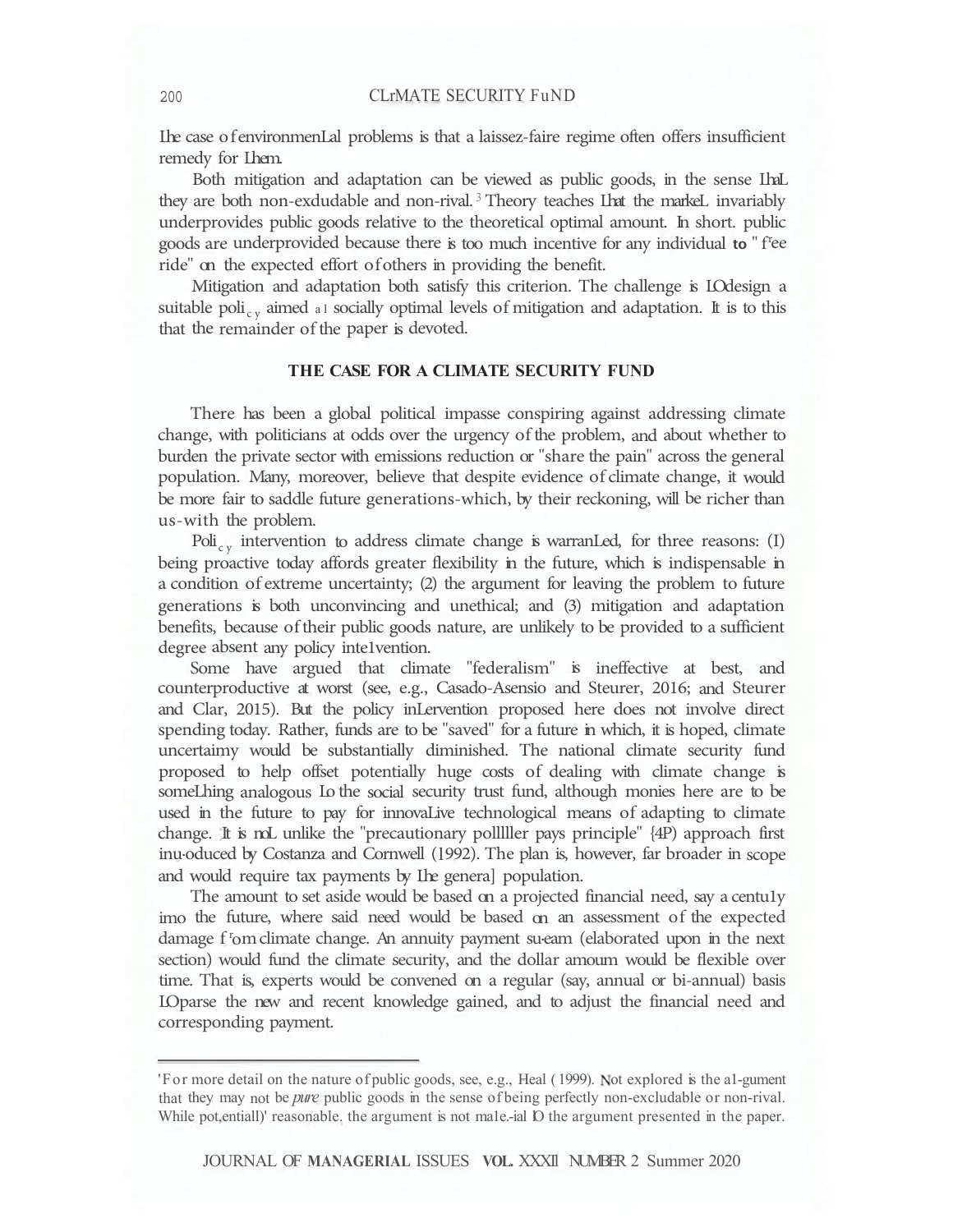The proposal is different, boLh in scope and objective, from m1ugation or adaptation programs currenlly in place at the government, NCO, and private levels. For example, in **2014** the U.S. Government spemjust under **\$11** billion on climate change research and clean energy technologies, but only \$100 million on adaptation initiatives to address concerns such as rising sea levels:' NGO mitigation and adaptation prnjects, largely funded by individual country contributions, include the Global Environment Facility, the Climate Investment Fund, and the Green Climate Fund, all having garnered many billions of dollars in grants over the past 25 years. In addition, numerous private foundations provide funds for mitigation and adaptation projects. All of the above are primaril)• focused on providing funding for current projects, while this proposal seeks to fund *future* needs on grounds that what precisely the needs are can only become dearer over time. Moreover, the scale of the proposal is one  $\infty$  two orders of magnitude greaLer than cutTent efforts.

In addition LO providing a fund for fl. Iture adaptation costs, the climate security fund would provide a framework for evaluating the economic effect of alternative sti-ategies taken in the near term. Moreover, if at any point the consensus view tilted in favor of mitigation, based either on a revision to projected costs, stronger consideration of catastrophic fat-tailed events such as discussed by Weitzman (2014), a reconsideration of the economic values of mortality and health, or oLher qualitative factors-or indeed, any combination of these-available funds could be used for this purpose.

While Lle issue of how to get most if not all of the world's countries Lo participate is not addressed, multilateral cooperation of this sort is noL without precedent, as examples such as the International Monetary Fund, United Nations, and World Trade Organization clearly bear out. It is conceivable that this proposal ultimately could be aligned wich the efforts of some of lhe GOs cited above. Perhaps most important, the climate securiLy fund should be politically feasible domestically, or at least more so than other alternatives. Instead of committing to spending abundantly loday in a regime of great uncertainty, it is proposed to *save* the equivalenL amount in the climate security **fund.** In **this way, when superior climate** change **understanding is obtained, the country**  would be better prepared to deploy funds to purposes about which experts and policy leaders are likely to be more confident.

Equally important, the United States could introduce its security fund unilaterallythat is, focusing exclusively on potemial benefits to U.S. citizens-and immediately. Adaptation projects financed by the fund would primarily benefit the United States, although there could be spillover effects to other counu·ies as the United States becomes better positioned to deal with the adverse effects of climate change. Most important, the United States would be able to manage the fund to account for what other countries may or may not be doing to address climate change.

A mitigation program of the Lype being negotiated by global leaders, in comrast, requires an imernational consensus, or at leasL the participation of most or the major carbon producers. A unilateral mitigation strategy would be ineffective, at least initially, not the lease because of the "free rider" problem. While future steps by other coumries to address climate change could eventually lead to a global mitigation path, there is no guarantee that this would happen in time to make an appreciable diHerence. The

<sup>&</sup>lt;sup>1</sup> Data from the Obama Adminis1ratio1i"s expendi111rcs report to Congress (United Siatcs **Government. 20 I:}).**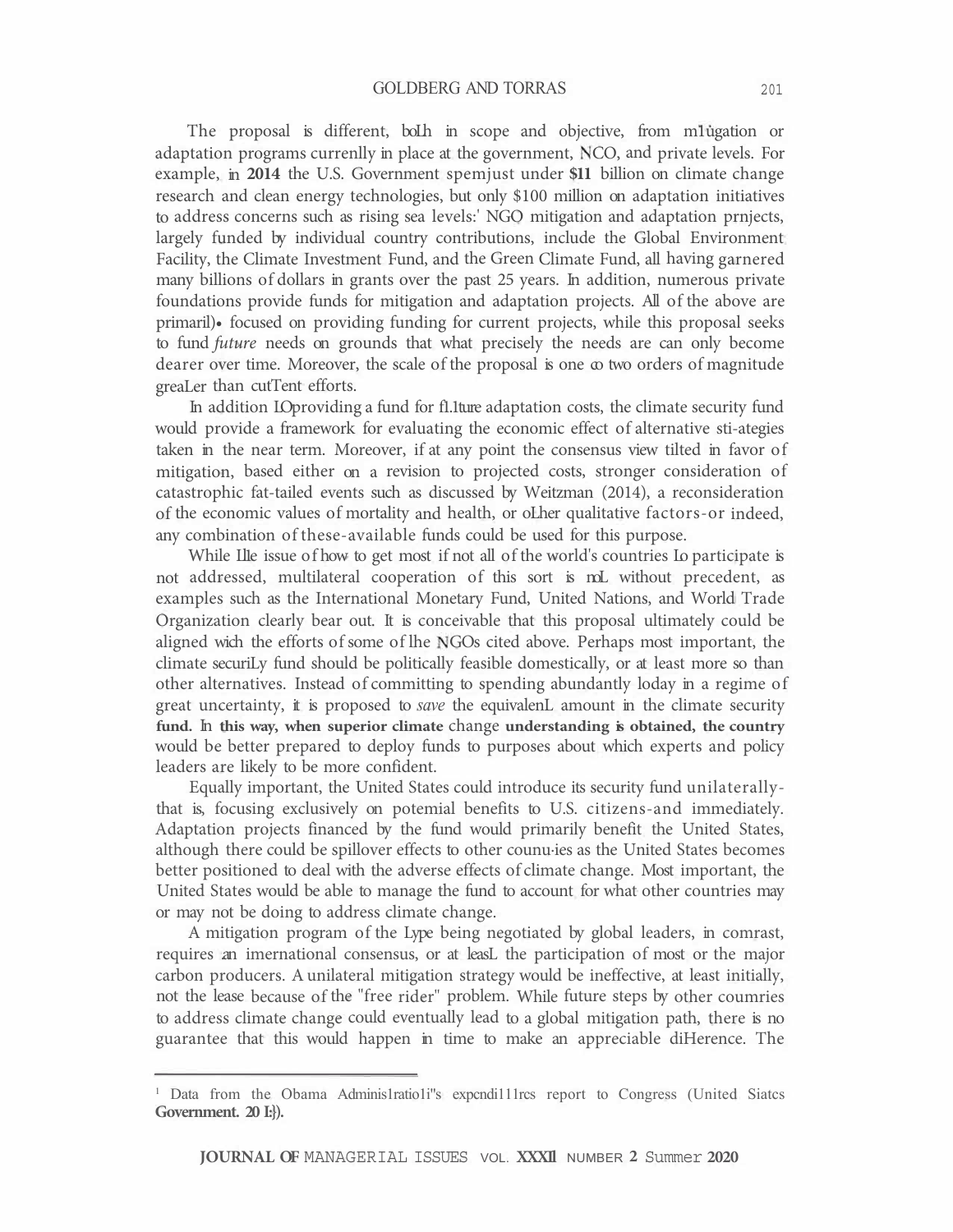security fund is an opportunity for the United States to at least be doing something in the meantime. s

In the unlikely event that the effecLS of climate change were less severe than anticipated, the funds could be returned to Lhe public or be used to retire outstanding government debt. While some opposition to doing anything at all about climate change is certain to remain, the proposal presented here would reduce it considerably.

# **PROJECTIONS**

The climate security fund proposal requires an estimate of the value of the economic consequences to be avened and/or remedied. TI1e problem is that there has been an extremely wide range of estimates of adverse climate change impact, ranging from no discernible effect to more than ten percent of GDP (see, e.g., Toi, 2009 and 2014). Many studies project out to the year 2100, and reflect different carbon build-up assumptions, temperature changes, and climatic responses to these changes, all then being used to estimate economic and wellbeing-related costs.

For example, based on the results of integrated assessment models used by various researchers, Lhe U.S. Government reporLS damage ofan estimated 0.9 percent of GDP resulting f <sup>r</sup>om a warming of Lhree degrees Celsius above pre-industrial levels. Average global temperatures are presently more than one degree over pre-indusu·ial levels and, even with significant mitigation efforts, it is likely that they will increase by at least an additional degree. So the 0.9 percent estimate mostly captures the damage from the third degree increase above pre-industrial levels, especially since the damage is almost certain to increase exponentially with temperature.

One possible scenario is climate change damage of one percent of GDP (rounding off of the 0.9 percent), also assuming - optimisticaJly - that the global average temperature will level off at plus three degrees in the long run. But as altemat ives, the less optimistic possibilities are considered where either the temperature increase exceeds three deg'ees and/or the damage resulling f'om even a three-degree increase exceeds expectations. AJI explanations and calculations for the analysis to follow can be found in Appendix l.

Starting wilh the baseline damage assumption of one percent of GDP, the monetat)' value of climate change damage in the year 2J 00 is approximated. If damage equals one percent of GDP, it puts the damage figure in Lhe neighborhood of \$6 u·illion. Keep in mind that this figure is for a *single year*. In order to obtain a clear sense of Ihe funding requirements to prevent *all* future damages, Ihe cumulative effects f<sup>r</sup>om 2100 to 2200 need to be calculated. <sup>6</sup>

**JOURNAL OF MANAGERIAL ISSUES Vo1,. XXXIl** NU IBER **2** Summer **2020** 

TI1e issues of whether the United States has an obligation **10** fund the expected adaptation costs of other countries, particularly those ofless developed countries that have not, as of yet, contributed near!)' as much to carbon production, and whel her 1 he obligation **10** fillure non-U.S. generations is negated by those countries· lack of participation in such a fw1ding program, arc not taken up here. <sup>6</sup> Allowing the sum of damages 10 extend in perpetuity leads 10 the absurd outcome of infinite damages (unde1· the realistic assumption that GDP grows at the rate of interest in the long run). While potentially reasonable **10** some from a philosophical standpoint, it renders the analysis infeasible. Therefore. the scope is limited **10** nearly **200** years imo the future, what seems like a rca onable time frame.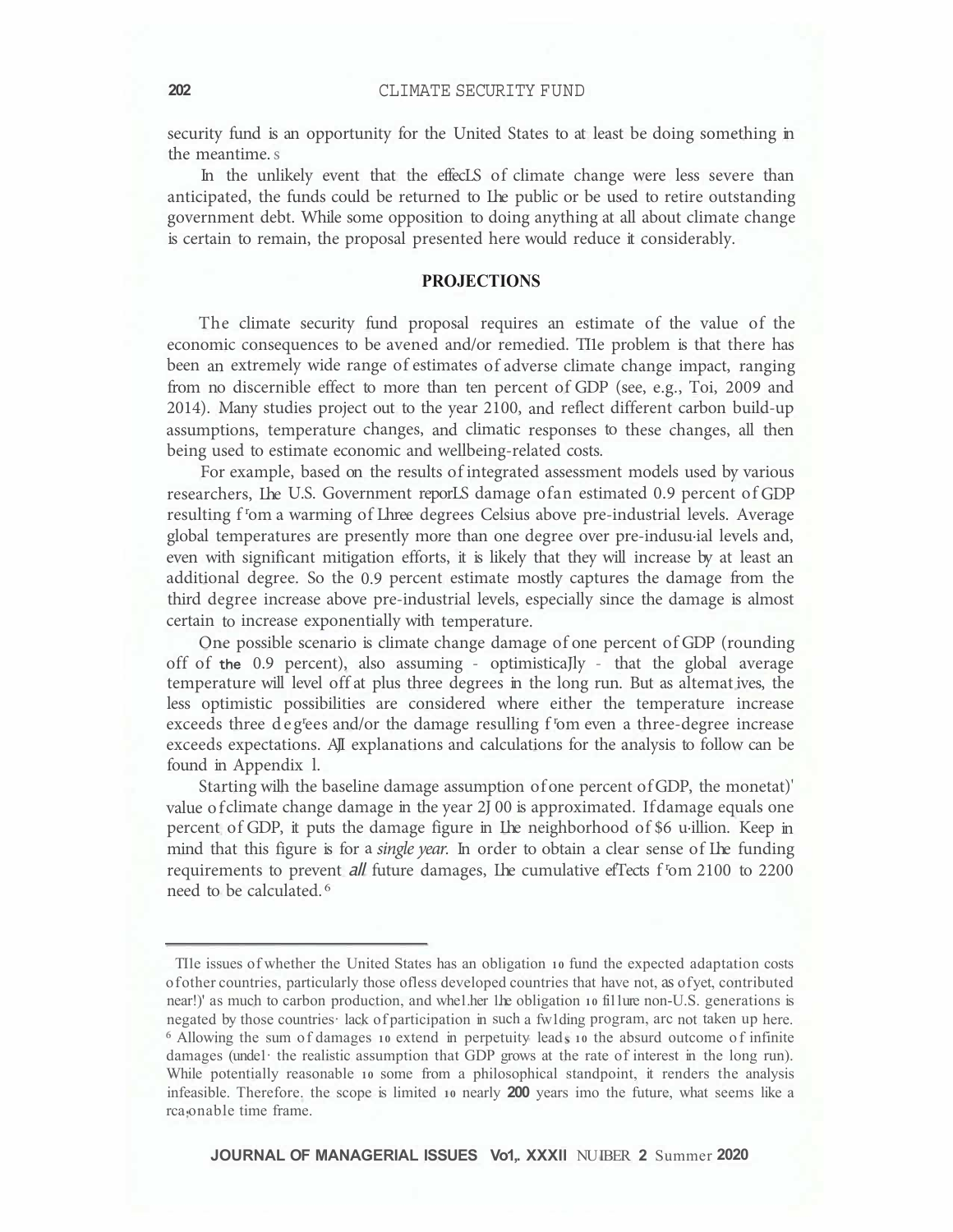**GOLDBERG AND TORRAS** 203

Damage of one percenl of GDP is, of course, one of many plausible assumpLions. Economic impact might even initially be positive and only later-as warming increased toward lhe three-degree level or beyond-tum negative. Toi (2009), for example, notes thal plants (well-known carbon assimilators) grow fasler with an increase in carbon dioxide, and global wam1ing is expected to reduce heating costs and cold-related health problems in the highly populaled cemperaLe zone. L should be emphasized that even in lhe short run, nel benefiLS are only likely Lo be observed in some of the regions. Over lime, even such benefits will probably be outweighed by the expecled costs of climate change as warming continues.

The expected long-term government-borrowing rale of 4.25% is used as the discount rate to calculate the present value of the damage estimates lo the year 2200 for a range of possible outcomes (Table I). **<sup>7</sup>**In working out the nine scenarios, climate change damage as a percentage of (projected) GDP in 2100 is the reference point. A damage range from one to ten percent of GDP is considered, so lhat annual damage can now vary within one order of magnitude. An alternative is also entertained, with damage remaining constant over time in dollar terms, thus declining relative LOGDP, as opposed to remaining constant in percentage terms. As a third alternative, damages for the second scenario accrue starting in 2050 instead of 2100.

|                             | Damae: e as Percentae: e of GDP |        |        |
|-----------------------------|---------------------------------|--------|--------|
|                             | $1\%$                           | 5%     | 10%    |
| Damage Scenario I           | 4.38                            | 21.89  | 43.78  |
| Constant Dollar             |                                 |        |        |
| Damage Scenario 2           | 18.90                           | 94.50  | 189.00 |
| Constant% of GDP after 2100 |                                 |        |        |
| Damage Scenario 3           | 25.94                           | 129.70 | 259.40 |
| Constant% of GDP after 2050 |                                 |        |        |

**Table 1 Present value of future damages** in **2017, in trillions of dollars** 

The range ofoutcomes from \$4 trillion to over \$250 lrillion in the most catastrophic case is adminedly quite large; however, any number in this range is at least plausible, especially given the vast uncertainty faced - <sup>a</sup>*fortiori* for evems after 2100. It is preferable to leave to scientists in the field and political decision-makers the question of which figure is mosl reasonable. It is the hypothetical values in Table I thal are proposed as the starting point for calculating lhc correct amount of funding for the climate security

**<sup>7</sup>**Based on consensus forecasts from the Philadelphia's Sun,ey of Professional Forecasters (SPF) (20 I6) for the ten-year u-easury rate a justed for the premium for longer-term rates based on a review of historical bond data. This is the same figure as used for the long rm annual CDP growth rate, under the assumption that the interest rate should converge to the growth rate in the long nm. In conu.ist to the social cliscoum rau: discussed earlier, here the use of a discount rate is not only appropriate, but also imperative. Instead of improper!) • using a discount rate 10 pm incommensu1.iblc values on an equivalent metric. future adaptation payments are discounted in order to obtain a se11sc of how much needs to be set aside starting today.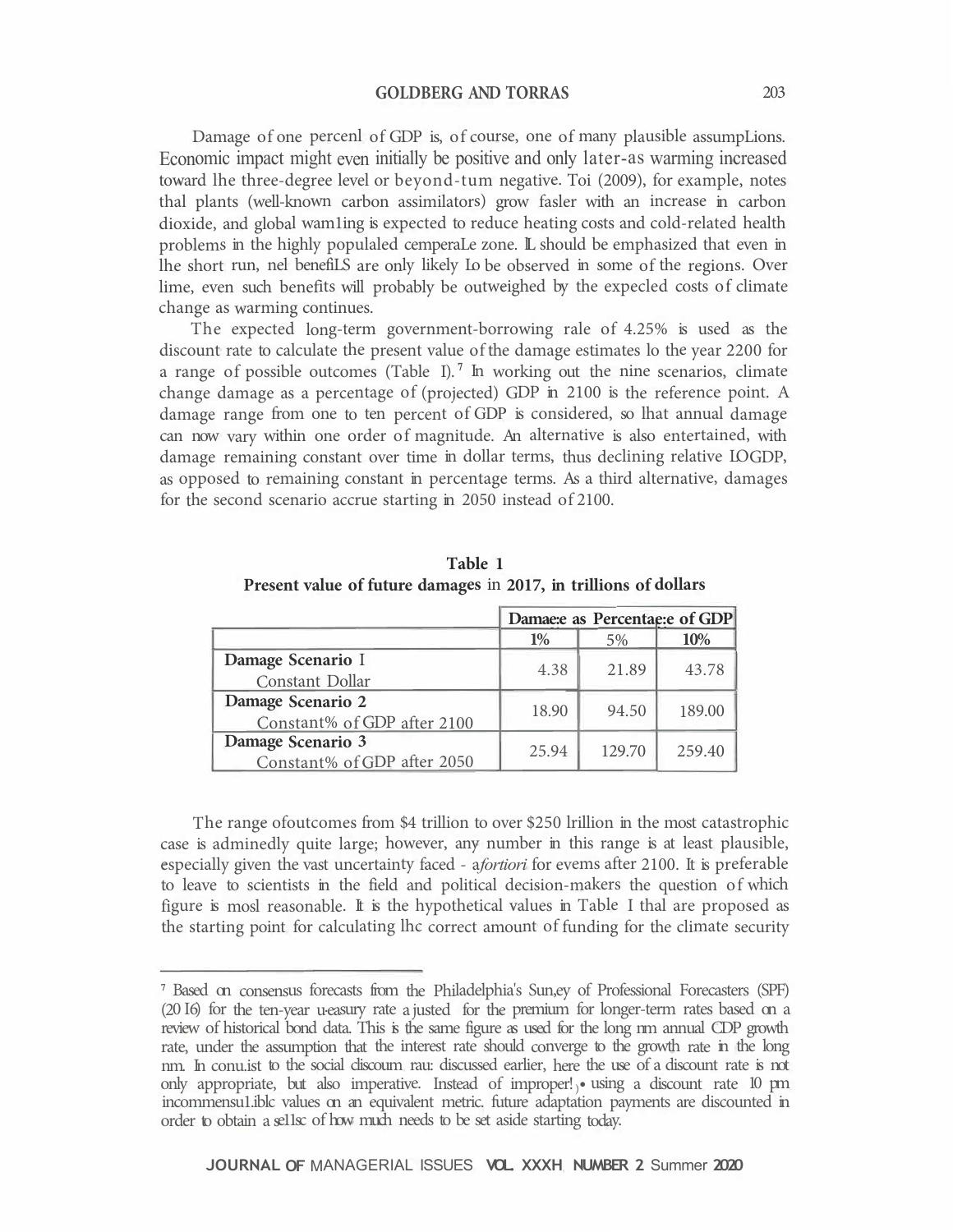program. Subsequent calculations, discussed below, presume that the prog<sup>r</sup>am begins immediately, and that it is fully funded either in 2100 or in 2200.

# **POLICY ISSUES**

#### **Scenario Analysis**

Three alternative payment schemes are examined. <sup>8</sup> The first is a constant annual payment f<sup>r</sup>om 2017 to 2100. Here the tax burden is f<sup>r</sup>om-loaded; since the dollar amount is fixed, the tax (assuming GDP growth continues) diminishes over 'time in relative terms. The second scheme, in contrast, requires an annual payment tlhat is a constant percentage of GDP through 2100, so the burden is uniformly shared. The third scenario differs from the second only in that annual paymencs are through 2200, the premise being that the more distant generations should also contribute. Similar to the present value of the damage estimates, the breadth of results is quite large, with annual funding ranging from a fraction ofa percent of GDP to well over 10% of GDP for the larger damage estimates (Table 2).

|                           | Damage at<br>1% of GDP | Damage at<br>5% of GDP | Damage at<br>10% of GDP |
|---------------------------|------------------------|------------------------|-------------------------|
| <b>Damage Scenario 1</b>  |                        |                        |                         |
| Constant dollar to 2100   | \$192.1B               | \$960.6B               | \$1.92T                 |
| Percentage of GDP to 2100 | 0.28%                  | 1.40%                  | 2.79%                   |
| Percentage of GOP to 2200 | 0.13%                  | 0.63%                  | 1.27%                   |
| <b>Damage Scenario 2</b>  |                        |                        |                         |
| Constant dollar to 2100   | \$829.5B               | \$4.15T                | \$8.29T                 |
| Percentage of GDP to 2100 | 1.20%                  | 6.02%                  | 12.05%                  |
| Percentage of GDP to 2200 | 0.55%                  | 2.73%                  | 5.46%                   |
| <b>Damage Scenario 3</b>  |                        |                        |                         |
| Constant dollar to 2100   | \$1.14T                | \$5.69T                | \$1 1.38T               |
| Percentage of GDP to 2100 | 1.65%                  | 8.27%                  | 16.54%                  |
| Percentage of GDP to 2200 | 0.75%                  | 3.75%                  | 7.50%                   |

**Table 2 Annual taxes under different scenarios (in dollars or as a percentage of GDP)** 

As noted, a relevant comparison to the climate security fund is the social security trust fund, where current payments are invested in government securities for future payout to beneficiaries. According to the Social Security Administration, cuJTelll annual payroll tax comributions total approximately \$800 billion, while annual disbursements total \$900 billion.<sup>9</sup> For comparative purposes, an annual one percent of GDP paid into

*s* Sec Appendix 2 for all calculations.

**<sup>9</sup>**Sec data on *Old-Ag . Sun,it•or.s. and Disability flls11ra11ce Tm.sJ F1111ds from 1957 to th Present* on Social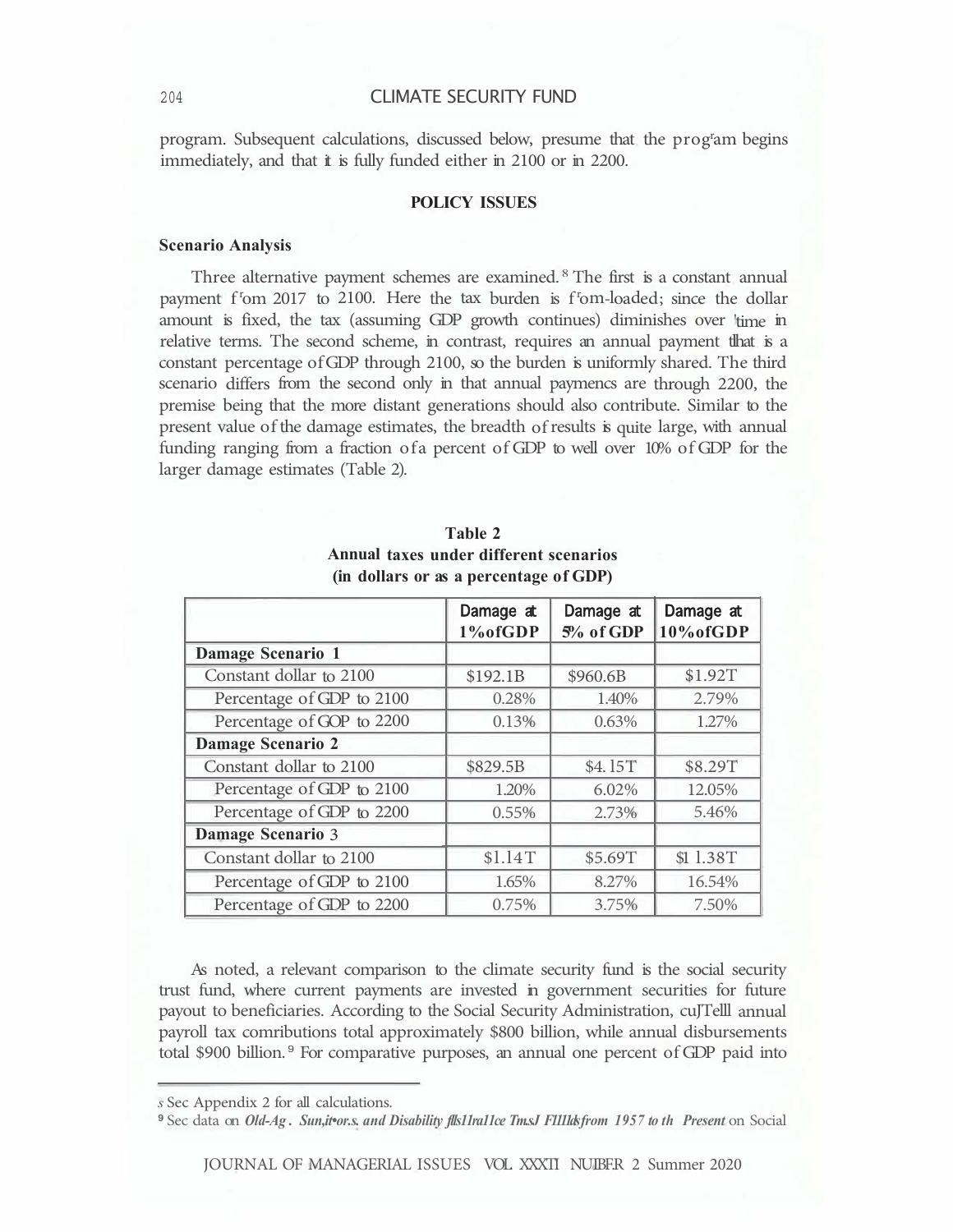a climate security fund would currently cosl approximately \$200 billion, or an approximately seven percem increase in currem Lota! federal tax receipls as reponed by Ihe Cong<sup>r</sup>essional Budget Office.<sup>10</sup>

Following the trust fund approach, since the U.S. government currently runs a deficit, current tax payments into the climate security fund could be lent back LOthe U.S. government and those funds used in lieu of additional government public borrowing. While future generations would need to fund Lhe repayment of the endowment investment in government securities, those repayment obligations of current deficit funding would be the same as without a climate security fund. Whal is differenrt is that fulUre generations would not have Ihe additional burden of funding future climate change damage remedies.

For example, if the government borrowed\$ 100 today to finance its ongoing budget deficit, future generations would be taxed \$100 plus interest to repay the debt and, in addition, the compounded future value of \$100, equivalent to \$100 plus imeresl, to fund climate adaptation solutions. If, on the other hand, the current generation were taxed  $$100$  today to supply the climate security fund, the fund could lend the money to the U.S. governmem to finance its current deficit. Future generations would then only be taxed the \$100 plus interest to repay the debt, and the replenished fund would have the compounded future value of \$100, equivalent LO\$100 plus interest, LOfund climate adaptation solutions. Of course, special care must be taken that the availability of the fund's assets does not lead policy make1s 10 expand deficit spending in other aTeas. In the desirable, if unlikely, event that the government began to nm a surplus, the fund could invest in existing government securities.

The proposed approach calls for substantial savings as a means of insurance for the future. What is important is to shift current resources from consumption-based to investment-based economic activities, where future generations would reap the output from the investments to fund adaptation programs. fl would not even be absolutely *necessary* to utilize a tax for this resource shifting, since the government could carry out the proposal by reallocating government expenditures. Such an approach would be akin to the recommendation of Modern Monetary Theory proponents (e.g., BeU, 2000), who argue that taxes and borrowing are not the primary funding sources for government spending activities. But this admittedly intri $_{\rm g \, u}$  ing alternative is beyond the present scope.<sup>11</sup>

#### **Carbon Tax**

Perhaps the most obvious means of financing climate security would be an income tax increase. This possibility is not explored for two reasons: (I) the literature on its benefits and disadvantages is already enc<sup>y</sup>clopedic, and this aTticle would add little to the discussion; and, perhaps more imponant, (2) political reality has recently tilted in

Security website; specifically: hups://www.ssa.gov/oact/STATS/1able4a3.html#i11come

**<sup>10</sup>**  $\bar{V}$  le reader may refer to the hiswrical data section on the Congressional Budget Office website: hups://www.cbo.gov/about/product.s/budget\_economic\_data#2

**<sup>11</sup>**Although it is certainly gaining respect in the profession, Modem Monetary ·nieory has not yet been adopted by the mainstream in macroeconomic theory. While one of the authors is sympathetic with the basic argumem, addressing it here would take the paper far afield from the topic at hand.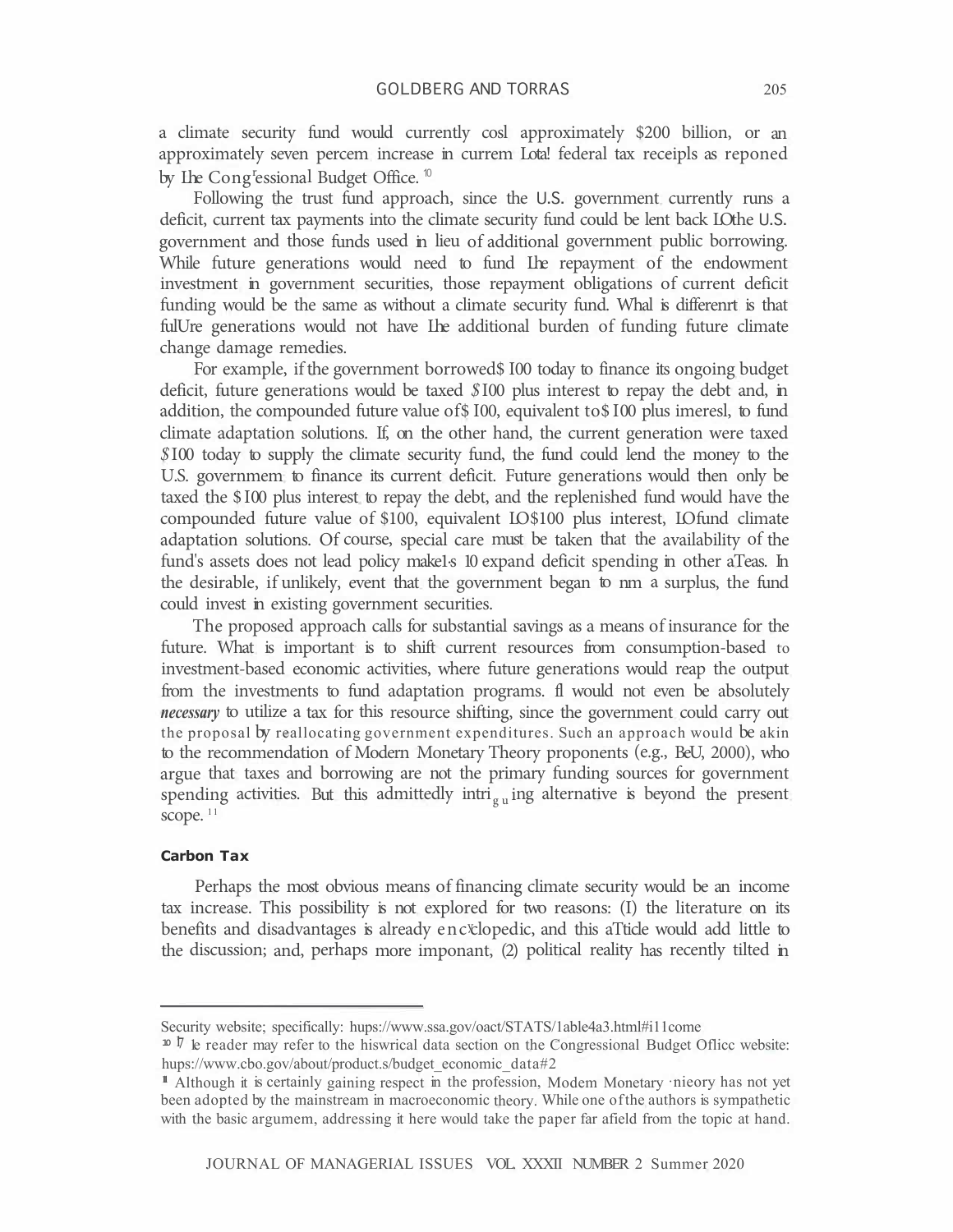the opposite direction, as the recent tax reform has promised a reduction in tax !burden for most.

One alternatjve to income taxes is carbon emissions taxes. In addition to being a source of climate security funding, such taxes offer the advantage of discouraging something of which society presumably wants less. Carbon taxes are a frequently proposed source offunding for climate policy, and they are presently in use in countries such as Nonvay and Sweden (see Goulder, 1994, and Morris, 2013). In some cases, a ponion of the proceeds is used to finance mitigation programs (Ye, 2013). Carbon taxes could thus be utilized to fond climate security along the proposed lines, with the added benefit of an immediate contribution to mitigation.

An estimate of what is known as the social cost of carbon (SCC) is implicit in the calculations of the climate security funding requirements. For instance, the U.S. Energy Information Administration (EIA, 2015) estimates that the US currently produces 5,400 million meu·ic tons of carbon dioxide per year. Using tile one percent of GDP estimate, the tax in 2017 would be \$35 per meu·ic ton (one percent of\$19 trillion divided by 5.4 billion metric tons), in line witll Tot's (2014) \$50 per metric ton estimate, and the ten percent damage estimate would yield a SCC of \$350 per meu·ic ton. For comparison, the EPA (2016) estimate of tile SCC ranges from S 11 to \$56, depending on the choice of discount rate (they present data with rates ranging from 2.5 to 5 percent, with the higher rate yielding the lowest cost of carbon), along with a SI 05 sensitivity result based on a three percent discount rate intended to show not the average but the 95,h percentile outcome. The EPA estimate could, however, reach much higher if the Agency considered future damage on the order of ten percent of GDP a serious possibility.

It is important to note that there is a difference between setting the carbon tax at the social cost of carbon versus the level necessary to create a break-even cost of energy when compared to non-carbon energy sources. Weyant  $et \, d$ . (2006) estimate that a carbon tax in tile range ofS50 -\$100 per metric ton would be necessary for new electrical generation to be carbon free - i.e., the breakeven price where non-carbon solutions are economically equivalent with traditional carbon sources - and that a much higher tax would be required to de-carbonize transportation. In the decade or so since this estimate, prices of non-carbon alternatives such as wind and solar have continued to drop. The U.S. Government's Energy Information Administration (EIA. 2017) predicts that, *on average*, onshore wind projects will be cost effective for plants coming on line in 2022, including 1he benefits of current tax credits. However, for certain regions, the cost of onshore wind costs \$17 per MWhr more than existing generation, including cun-ent tax credits, still resulting in a required breakeven tax of approximately \$50-\$100 for coal and natural gas, respectively. **<sup>12</sup>**

It is likely that a carbon tax would result in a combination of carbon reduction and fund revenue, potentially requiring an eventual increase in the carbon tax rate. More important, unless most major carbon producing nations agreed to a common mitigation plan, even a successful carbon tax in the United States could be neuu-alized by carbon production f<sup>r</sup>om other countries. In the extreme case, the United States could entirely de-carbonize, and in so doing eliminate future carbon tax revenue, possibly confronting a sizeable and largely unfunded adaptation cost.

**JOURNAL OF** MANAGERIAL ISSUES **VOL. XX){JI NUMOER 2** Summer 2020

<sup>&</sup>lt;sup>12</sup> For these figures, the reader ma)' refer to llle EIA website, spccilicall<sub>)</sub>: hups://www.cia.gov/t0ols/ faqs/faq.php?id=73&t= 11.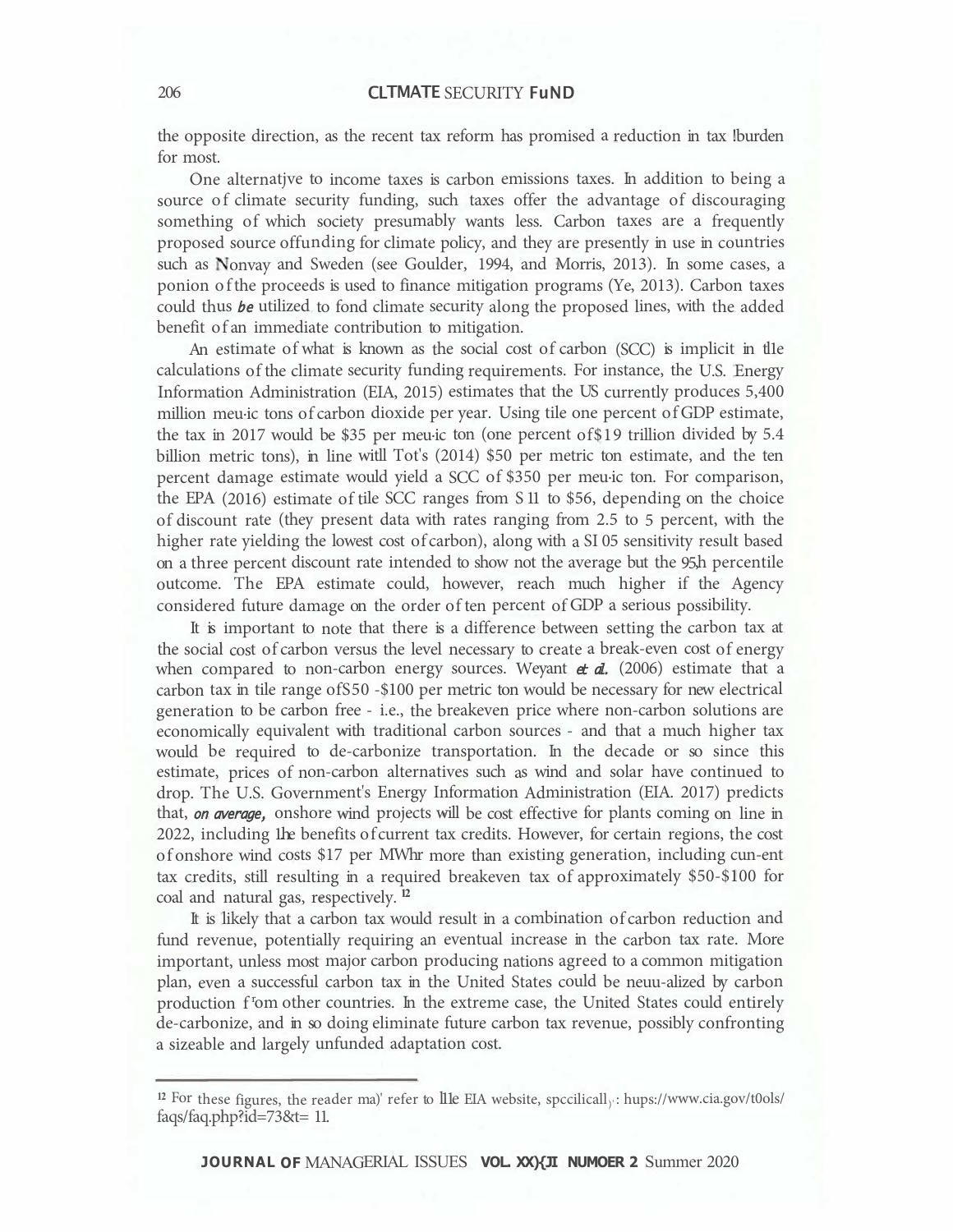## GOLDBERG AND TORRAS 207

#### **Energy Tax**

Carbon taxes remain conu·oversial. Some might view the tax i1self as a form of mitigation, and argue that this proposal is little more than a Trojan horse for cutting carbon today, countering all the flexibility arguments of the plan. This is why a reasonable-and potentially more politically feasible-aJternative to a carbon tax is a general energy tax, applied to all sources. The point would be to encourage greater efficiency in the use of *all* energy sources. And using a significant energy tax to partially olfset taxes in other areas (especially income) might make the idea auractive across the board. <sup>13</sup>

The EIA estimates that the United States consumes 98 quadrillion BTUs of energy per year, with approximately 80 percent coming from carbon sources. <sup>14</sup> Again, for illustrative purposes, at a tax rate of roughly \$2 per million BTUs, the energy tax would fully fund a climate security fund priced at one percem of GDP. The implied gasoline tax would be roughly 24 cents per gallon (see Appendix 3).

Since the tax would be applied to all energy sources, the climate security fund would grow regardless of whether the country moves off incremental carbon sources, which could be important in tlle evem steps taken by the United States to reduce carbon are offset by carbon usage in other countries. Fund requirements would, of course, decline to the ex11.ent the cumulative effects of all nations results in lower projections of future U. S. climate costs.

In addition to addressing the problems caused by other countries not participating in a generalized carbon tax scheme, the alternative of a tax on energy independent of source appears more politically "neutral" and would thus be a more politically feasible alternative. It must be emphasized that the general energy tax would still provide incentive to move to more efficient and lower carbon energy solutions, especially since carbon forms of energy still account for the lion's share of all energy use. There is no denying that such a tax would incentivize *general* energy efficiency which, independent of its distribution across energy types, can only be a plus.

## **CONCLUSION**

Despite itself being an ecological and climatological phenomenon, the greatesL management challenge of climaLe change is arguably the political conflicts with which it is associated. If progress were to be made, climate change would need to be depoliticized-in other words, left to the scientists. Yet there is da11ger in misunderstanding Lhe difference between science, and measurement precision. Such confusion can cause proponents of aggressive policy to overplay their hand by claiming to know more than can possibly be known at present. Therefore, the scheme laid ouL in this paper seeks to address climaLe change f <sup>r</sup>om a perspective of mmsparency Lo the vast uncertainty involved.

<sup>13</sup> To be clca1 Lhis proposal docs *not* support furtJ1er increases to the budget deficit. There should be a . ne1 zero" effect on the deficit. In other words, if tJ1ere is any offset with income taxes, residual tax revenue will remain for the security fund. Of course, budgetary considerations are not limited to taxes.

**<sup>14</sup>**Sec "What arc 1hc major sources and uses of enerl,'Y in the United Siates;· from the EIA site, hup;//www.eia.gov/cnergy\_in\_bricf/article/major\_encrgy\_sources\_ancl\_users.cfm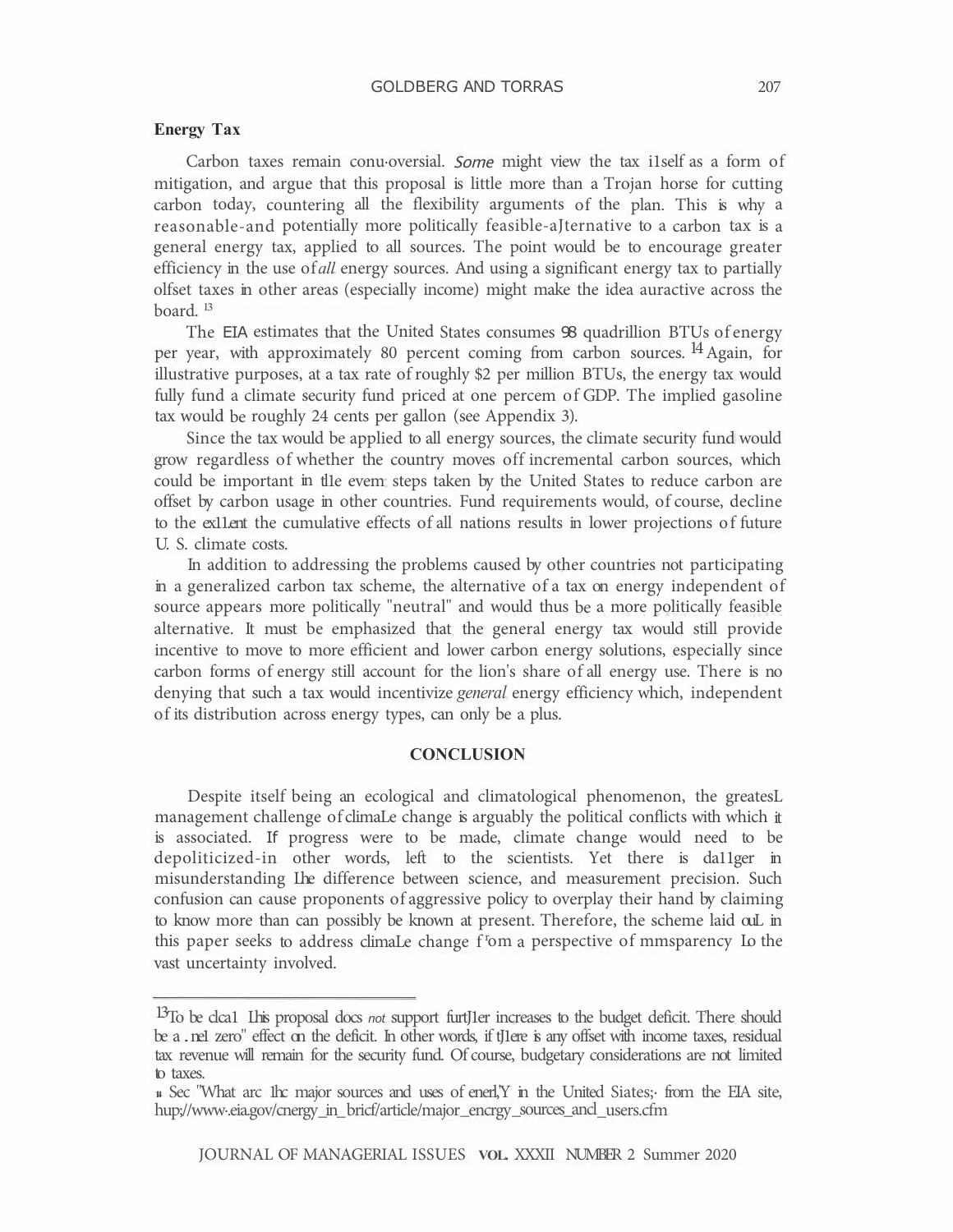A climate security fund is proposed, along the lines ofthe social security fund, into which the U.S. Government would deposit a specified amount on an annual basis as an insurance poli<sub>cy</sub> against future adverse climate change effects. The amount to be deposited would be flexible, always based on knowledge at the time about technology, climate patterns, and economic conditions, as well as their likely future trajectories. The funding scheme would, therefore, be subject to regular updates or revisions as new informanion is obtained.

Most should find little with which to take issue. Funds would initially be saved rather than spent; the annual deposit is fairly modest in many, though not all, of che scenarios considered; and, perhaps most important, steps would be taken to do something about climate change. To those who would argue that such a scheme offers too little, too late, the answer is: Perhaps, but the progress that is already being made both witl1 emissions reduction and development of adaptive technologies should also be kept in mind. The point is that where mitigation and adaptation services are public goods that theory stipulates the market would underprovide, the government has a role to play. The climate security fund is the poli<sub>cy</sub> recommendation.

A concluding caveat is in order. The exploratory calculations presented in this paper relied on the valuations of various climate models, and it is not clear that the value of the human lives impacted by climate change is subject to quantification. Nor factored in is tl1e risk - potentially quite low, but decidedly nonzero - of catastrophe of the scale that threatens the entire human race. These risks must therefore also be monitored over the years as new funding amounts are calculated. Some might protest that the value of such consequences ought to be included at the outset, but again, it is self-defeating to make the security fund proposal politically a non-starter.

## **Appendix 1 Calculation of Climate Change Damage**

# *Estimation of U.S. GDP and climate change damage in 2100*

# $GDP<sub>2100</sub> = (GDPt)(1 + 9) < 2100-t$

where  $t =$  first year in which money is set aside for climate security fund (here 2017), and  $g =$  projected annual CDP growth rate  $f$ <sup>r</sup>om t to 2100, assumed to be equivalent to long-term interest rates and equal to 4.25%, based on Su1vey of Professional Forecasters 2016 forecasts for ten year treasuries.

Plugging in the relevant numbers obtains:

GDP<sub>2</sub><sub>100</sub> = 598T =  $(18.9T)(1.0425)$  < 83)

where, assuming Lhat climate change damage were 1% of GDP, damage in L11e year **2100** would be \$5.98 trillion.

*Present value of cumulative damage from 2100 to 2200, assuming fixed dollar value of damage over time* 

**JOURNAL OF MANAGERIAL ISSUES VOL. XXXll NUMBER 2 Summer 202,0**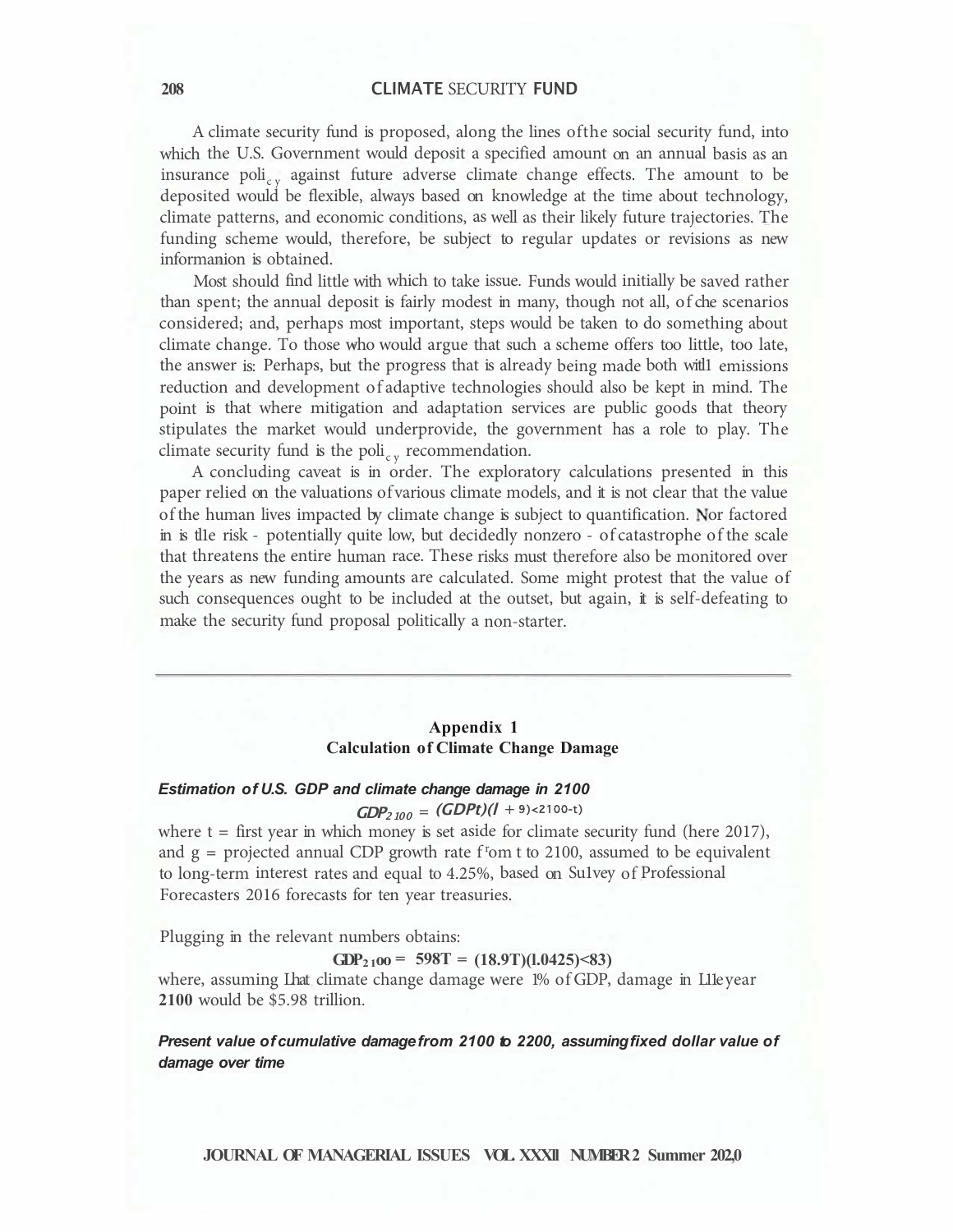Beginning with a standard annuity formula:

$$
\text{PV21}_{00} - d(\text{GDP}t)(1 + g)^{(2 \log t)} \quad \frac{1}{(1 + r)^{(2 \log t)}} - \frac{1}{(1 + r)^{(2 \log t)}} = 1
$$

where  $PV_{2100}$  = Present value of cumulative damage f<sup>1</sup>om 2100 to 2200, f<sup>1</sup>om the perspectLive of 2100,

 $t =$  first year in which money is set aside for climate security fund,

g = projected annual GDP growth rate from t to 2100,

d = expected climate change damage as a f <sup>r</sup> action of GDP, and

 $r =$  the long-term interest rate.

Assuming that over the long term  $r = g$ , this formula reduces to:

$$
PV2\text{log} = d(\text{GDPc}) \left[ \left( -\frac{1}{r(1+\lambda)} \right) \frac{1}{r(1+\lambda)} \right]
$$

Assuming that damage equals 1% ofGDP2100, 598T/IOO = \$5.98 trillion is obtained as the annual damage amount starting in 2100, so:

$$
PV_2 100 = \frac{5.98T}{0.025} - \frac{0.0425(1.0425)100}{0.0425(1.0425)100} = 138.ST
$$

which is the p1·esent value of cumulative damage from 2100 to 2200. But this is f <sup>r</sup>om the perspective of  $2100$ , so to bring it back to the present.(2017), discount over 83 years and obtain:

$$
PV2011 = \left[\frac{138.ST}{(1.0425)(21^{00-20}11)}\right] = 4.38T'
$$

which is the number found at the upper left of Table I. Calculation of the 5% and 10% figu, es fol the top row of the table is trivial, as these are mere multiples of the first number.

## *Present value of cumulative damage from 2100 to 2200, assuming that value of damage increases in proportion with GDP*

Staning from the damage in 2100, each year the damage grows at rate g. First calculated is the present value in 2100 of the next I00 years of damage, where the individual years are discounted at  $(1 + rY)$ .

Assuming that  $r = g$ , the growth in damage is exactly offset by the increased discount of more distant flows, with the result that the discounted value in 2100 of the sum of the damages f<sup>r</sup>om 2 I00-2200 equals I00 times the damage in 2100:

$$
PV_2 \log_{100} = 100d(GDP_1)/(1+g)^{2 \text{ 100} \text{ L}}
$$
  
and the present value can therefore be calculated as follows:  

$$
PV2011 = \frac{100d(GDP_1)(1+9)^{2 \text{ 100} - 1}}{(1+r)^{2 \text{ 100} \text{ L}}} = 100d(GDP)c
$$

Setting *d* equal to 5%, gives a present value of:

 $PV_{2017} = 100(.05)18.9T = 94.80T$ 

which is the number found in the center cell ofTable I. The number to the left is one fifth of 94.5 trillion, and the one to the right is exactly double.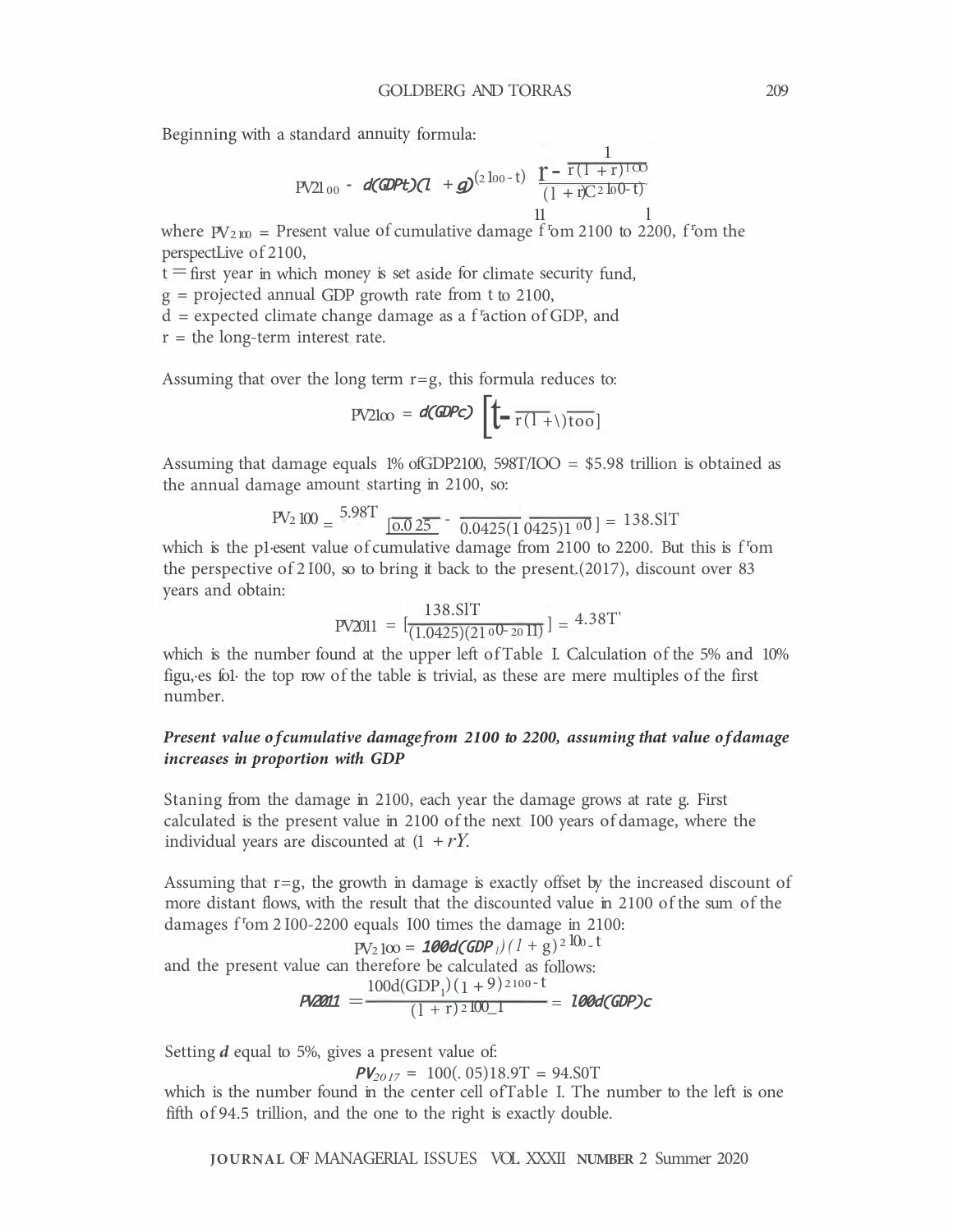# Present value of cumulative damage from 2050 to 2200, assuming that damage starts i1I 2050 at 50% of the 2100 damage-GDP ratio, incrementing by one percentage point per year until 2100, and as in the second scenario after 2100

To estimate climate change damage from 2050 to 2100, it is assumed that damage increments by one percentage point annually staning in 2050 at 50% of 2100 damage. In other words, damage in 2051 is 51% of2100 damage; in 2067 it is 67%, etc. As before, GDP is extrapolated f<sup>r</sup>om the 2017 figure at annual growth rateg; damage *(dGDP,)* is discounted at rate *r.* The present value of the cumulative damage up to 2100 is:

$$
P\text{Kso} = dGDP, \frac{+q^{3050-C} - 51}{+r^{2050-C}} \cdot \frac{(1+q)^{2051-C} - 52}{(1+r^{2051-C})} \cdot \frac{(1+q)^{2099-C} - 99}{(1+r^{2051-C})} \cdot \frac{(1+q)^{2099-C} - 99}{(1+r^{2051-C})} \cdot \frac{(1+q)^{2099-C} - 99}{(1+r^{2051-C})} \cdot \frac{(1+q)^{2099-C} - 99}{(1+r^{2051-C})} \cdot \frac{(1+q)^{2099-C} - 99}{(1+r^{2051-C})} \cdot \frac{(1+q)^{2099-C} - 99}{(1+r^{2051-C})} \cdot \frac{(1+q)^{2099-C} - 99}{(1+r^{2051-C})} \cdot \frac{(1+q)^{2099-C} - 99}{(1+r^{2051-C})} \cdot \frac{(1+q)^{2099-C} - 99}{(1+r^{2051-C})} \cdot \frac{(1+q)^{2099-C} - 99}{(1+r^{2051-C})} \cdot \frac{(1+q)^{2099-C} - 99}{(1+r^{2051-C})} \cdot \frac{(1+q)^{2099-C} - 99}{(1+r^{2051-C})} \cdot \frac{(1+q)^{2099-C} - 99}{(1+r^{2051-C})} \cdot \frac{(1+q)^{2099-C} - 99}{(1+r^{2051-C})} \cdot \frac{(1+q)^{2099-C} - 99}{(1+r^{2051-C})} \cdot \frac{(1+q)^{2099-C} - 99}{(1+r^{205C})} \cdot \frac{(1+q)^{2099-C} - 99}{(1+r^{205C})} \cdot \frac{(1+q)^{2099-C} - 99}{(1+r^{205C})} \cdot \frac{(1+q)^{2099-C} - 99}{(1+r^{205C})} \cdot \frac{(1+q)^{2099-C} - 99}{(1+q)^{2099-C}} \cdot \frac{(1+q)^{2099-C} - 99}{(1+q)^{2099-C}} \cdot \frac{(1+q)^{2099-C} - 9
$$

where  $PV_{30}$  = Present value of damage f<sup>r</sup>om 2050 to 2100. Again, assuming r= g obtains:

$$
PV_{50} = dGDP/37.25).
$$

Adding this to the present value of damage post-2100 obtains:

$$
P_{Q011} = \frac{100d(GDPc)(1+9)^{2}10b-t}{(1+r)200-c} + dGDP, (37.25) = dGDP, (100+37.25).
$$

Assuming in this case that climate change damage equals 10% of GDP, this yields:  $PV_{2017} = (0.1)(18.9T) (137.25) = 259.4T$ 

which is the precise number found in the cell at the lower right of Table I. The two numbers **to** its left correspond to the 1% and 5% damage assumptions.

## **Appendix 2 Calculation of Tax**

#### Constant dollar tax until 2100

*All* tax calculations are based on the present value  $f{f}_{gu}$  res f<sup>r</sup>om Appendix I. The constant annual tax for the period from today to 2100 is arrived at using the annuity formula:

$$
T = \frac{rPV}{(1 - \frac{1}{(1 + \frac{1}{2})})^2 \cdot 20000}
$$

where  $T =$  the annual (constant) tax,

 $PV =$  the present value of all damages (f<sup>r</sup>om Table I),

t = first y,ear in which money is set aside for climate security fund, and

 $r =$  the long-term interest rate.

As an example of a damage scenario, assume damage of I0% of GDP (upper right cell in Table 1). The annual tax requirement starting in 2017 and paid through 2100 would be:

$$
T = \frac{0.0425 (43.78T)}{-1.92T}
$$
  
(1 -  $\overline{(1.0420)2100-2017}$ ) = 1.92T

**JOURNAL OF MANAGERIAL ISSUES VOL. XXXII NUMBER 2 Summer 2020**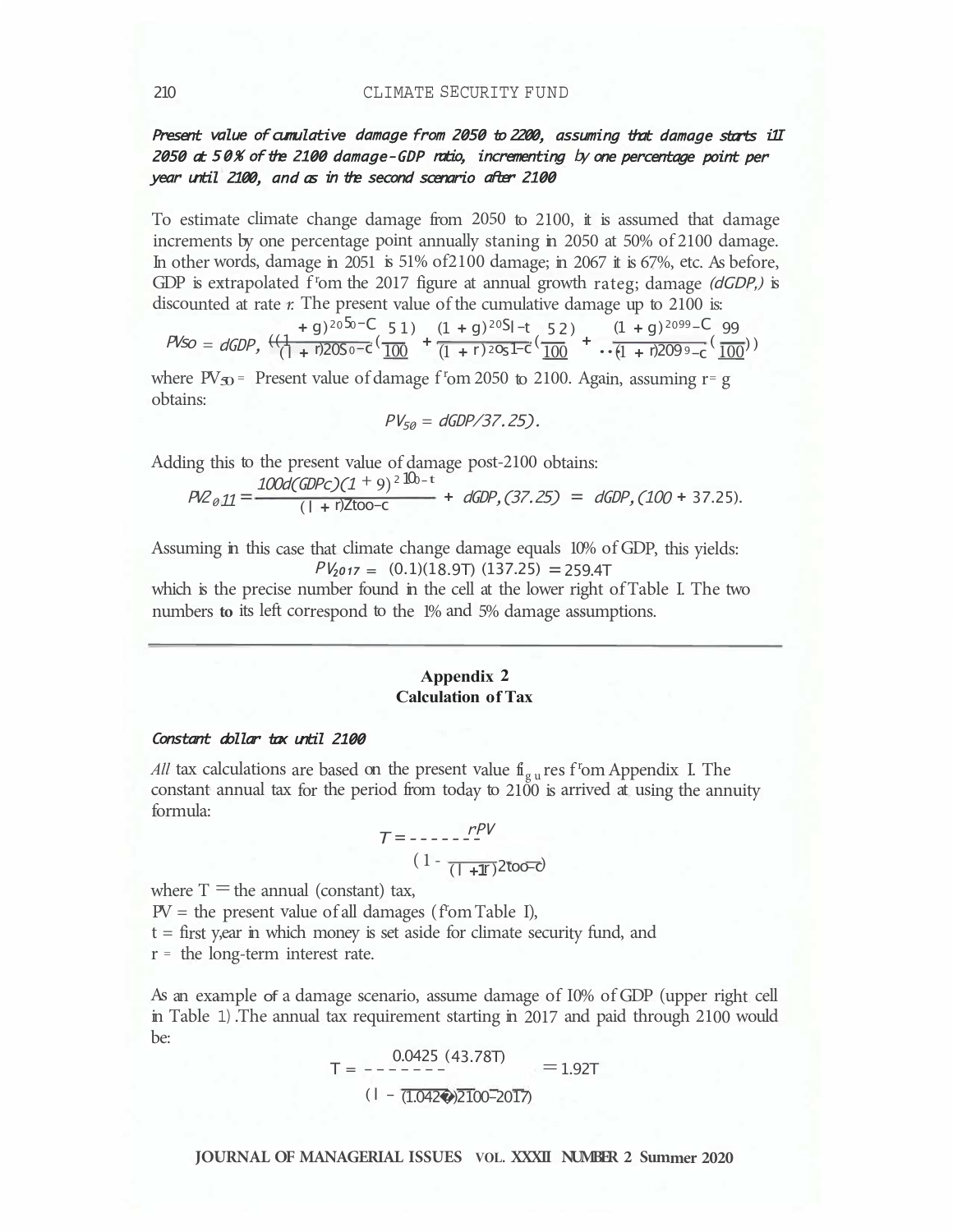which is exactly the figure found at the upper right of Table 2. All other numbe1·s for this tax regime are calculated analogously.

#### *Proportional tax u11til 2100*

The tax mate is solved using the following formula:

$$
PV = \sum_{t} \frac{xGDPc(1+g)^{t}}{(1+r)t}
$$

where  $PV =$  the particular present value of cumulative damage ( $f$ om Table 1)  $x =$  the tax rate,

**2100** 

*g* = the GDP growth rate, and

 $r =$  the interest rate

For  $r = g$ ,

$$
PV = xGDPi(2100 - t) = xGDPr(83),
$$

and

$$
x = \frac{PV}{GDPr(83)}
$$

 $PIZ$ 

As an example, using Damage Scenario 2 and damage of 5% of GDP (center cell in Table 1), PV is equal to \$94.5 trillion. Plugging in to the above formula obtains:

$$
x = \frac{94.5T}{(18.9T)(83)} = 6.02\%
$$

which checks with the number in Table 2. The reader can now verify that each of the present value figures f<sup>r</sup>om Table 1 corresponds to a distinct tax percentage reported on Table 2.

#### *Proportional tax until 2200*

Here the only difference is that the period over which the tax is paid is extended for another 100 years, so the slightly altered formula is as follows:

$$
PV = \frac{\frac{2200}{200}}{\frac{200}{4} + r(t)}
$$

with

$$
PV = xGDPc(2200 - t) = xGDP, (183)
$$

and

$$
X = \frac{PV}{GDP, (183)}
$$

As a final example, assume Damage Scenario 3 with damage at 1% of GDP. The relevant number f<sup>r</sup>om Table I is \$25.94 trillion. Plugging in obtains:

$$
x = \frac{25.94T}{(18.9T)(183)} = 0.750/0
$$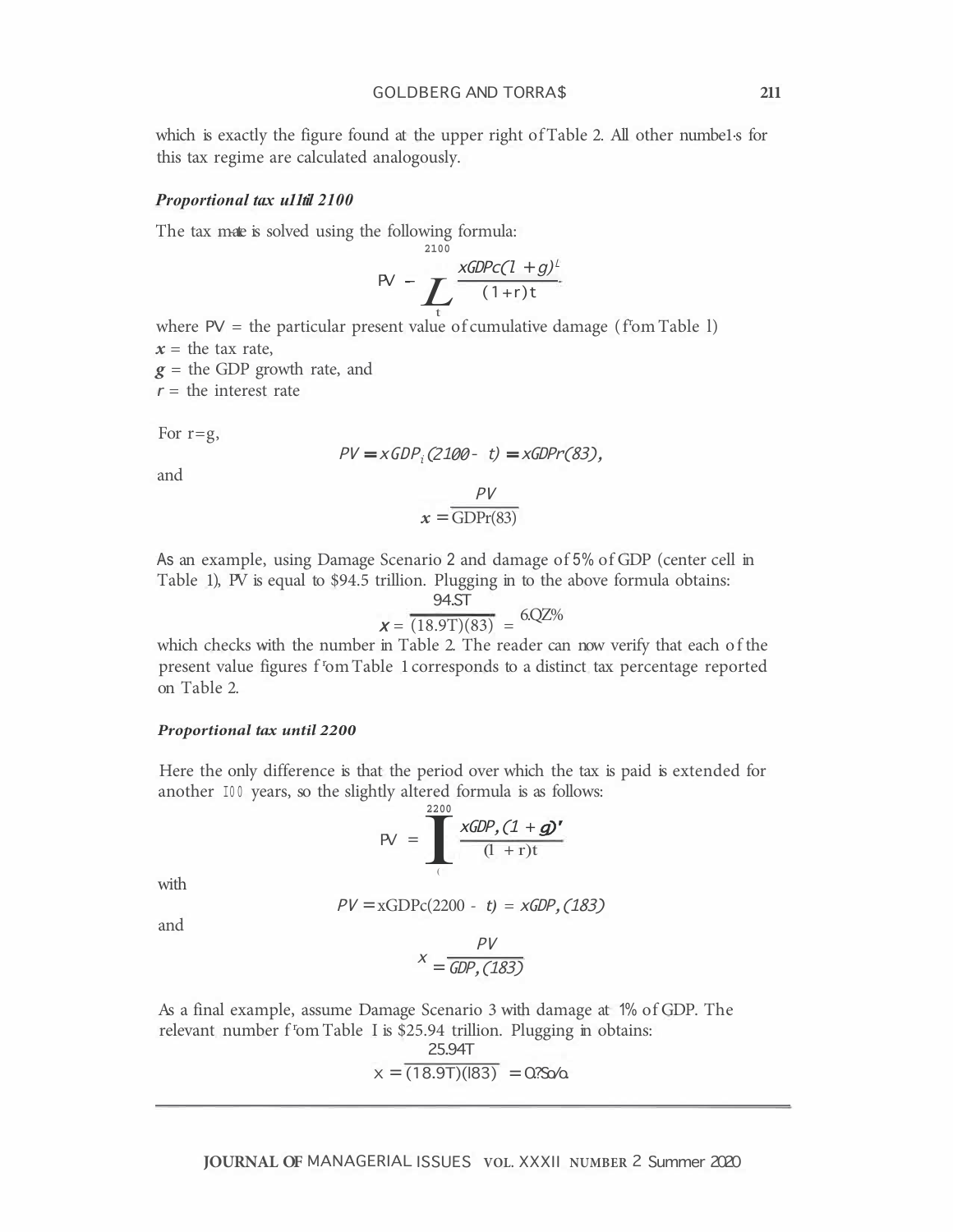# **Appendix 3 Energy and Gasoline Tax**

Energy Tax=  $\Omega$  per M BTU x 98 quadrillion M BTU per year = \$196 billion

 $\frac{G}{D}$  Gasoline  $Tax = $2$  per  $MBTU \times 12_{0,405} \frac{BTU}{gal} \times t \frac{MBTU}{l,000,000} \frac{BTU}{BTU} = $0.24$  per gallon

## **References**

Allen, M., and D. Frame. 2007. "Call ofTlhe Quest." *Science* 318: 582-583.

- Bagstad, K., 0. Semmens, S. Waage, and R. Winthrop. 2013. "A Comparative Assessment of Decision-Support Tools for Ecosystem Services Quantification and Valuation." *Ecosystem Seruices* 5: 27-39.
- Beckerman, W., and C. Hepburn. 2007. "Ethics ofLhe Discount Rate in the Stern Review on the Economics of Climate Change." *World Eco110111ics* 8(1): 187-210.
- Bell, S. 2000. "Do Taxes and Bonds Finance Government Spending?"joumal *of Eco11omic Issues* 34(3): 603-620.
- Broome, J. 2008. "The Ethics of Climate Change." *Scie11tijic American* June 2008: 97-102.

Casado-Asensio, J., and **R.** Steurer. 2016. "Mitigating Climate Change in a .federal Country Committed to the Kyoto Protocol: How Swiss Federalism Further Complicated an Already Complex Challenge." *Policy Sciences* 49(3): 257-279.

Cline, W. 2004. "Meeting the Challenge of Global Warming." Copenhagen Consensus challenge paper. Copenhagen.

Costanza, R., and L. Cornwell. 1992. "l11e 4P Approach to Dealing with Scientific Uncertainty." *Environment* 34: 12-20, 32.

- Dovers, S., and J. Hand mer. 1995. "Ignorance, the Precautionary Principle, and Sustainability." *Ambi,o* 24(2): 92-97.
- Environmental Protection Agen<.'). 2016. "The Social Cost of Carbon. Fact Sheet." Washington, DC: EPA.

Friedman, M. 1962. *"Capitalism and Freedom."* Chicago, IL: University of Chicago Press.

Goulder, L. H. 1994. "Environmental Taxation and the 'Double Dividend:' A Reader's Guide." Working Paper 4896. New York: National Bureau of Economic Res.earch.

Hansen, J., and M. Sato. 2016. "Regional Climate Change and National Responsibilities." *Environmental Researd1 lellers* 11 (3): 1-9.

Harclerode, M., P. Lal, and M. Miller. 2015. "Quantifying Global Impacts to Society f<sup>r</sup>om the Consumption of Natural Resources During Environmental Remediation Activities."joumal *of Indust<sup>r</sup> i al Ecology* 20(3): 410-422.

- Hartzell-Nicl10ls, L. 2014. "Adaptation as Precaution." *Environmental Values* 23(2): I49-164.
- Heal, G. 1999. "New Strategies for the Provision of Public Goods: Learning for International Challenges." In I. Kaul, I. Grunberg, and M. Stern (Eds.), *Global Public Goods: Jntemational Ccoperation in the 21" Centmy. New York: Oxford University* Press.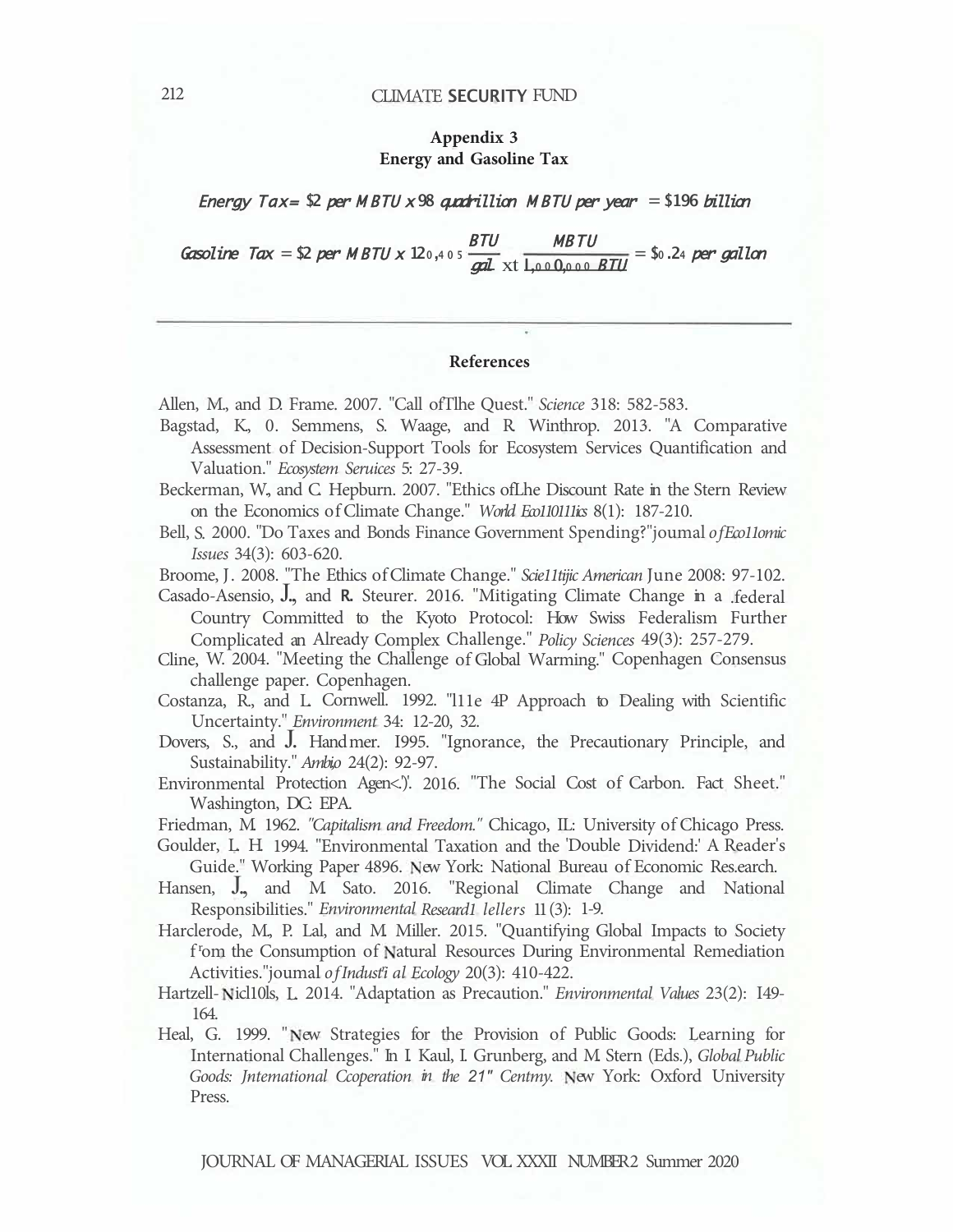Intergovernmental Panel on Climate Change (IPCC). 2007. "Climate Change 2007: The Physical Science Basis." Comribution of Working Group I to the Fourth Assessment Report of the Intergovernmental Panel on Climate Change. Geneva: Switzerland.

Martinez-Alier, J. 1987. *Ecological Economics.* Oxford and Cambridge: Blackwell.

- Morris, A. C. 2013. "Proposal 11: The Many Benefits of a Carbon Tax." The Hamilton Project. Washington, DC: The Brookings Instirution.
- Nordhaus, W. 2007. "A Review of the Stern Review on the Economics of Climate *Change."Journal of Economic literature* 45: 686-702.
- Nordhaus, *N.* 1991. "A Sketch of the Economics of the Greenhouse Effect." *A111erica11 Economic Review* 81 (2): 14 6-150.
- Philadelphia Federal Rese1ve. 2016. "Survey of Professional Forecasters." Research Department. Philadelphia: Federal Reserve.
- Pigou, A. 1920. *"The Economics of Welfare."* London: MacMillan.
- Ramsey, C. 1928. "A Mathematical Theory of Saving." *The Economic journal* 38: 543-559.
- Rosen, R., and E. Guenther. 2014. "The Economics of Mitigating Climate Change: What Can We Know?" *Teclt11ological forecasting and Social Change* 91: 93-106.
- Srelen, H., S. Dietz, C. Hepburn, J. Helgeson, and G. Atkinson. 2009. "Siblings, Not Triplets: Social Preferences for Risk, Inequality and Time in Discounting Climate Change." *Economics: The Open-Access, Open-Assessment £-journal* [onlinel 1-28. http://www.economics-ejournal.org/economics/journalarticles/2009-26.
- Social Security Administration. 2017. "Old-Age, Survivors, and Disability Insurance Trust Funds from 1957 to the Present." https://www.ssa.gov/oact/STATS/ tablc4 I3.html#income
- Stern, N. 2007. *"The Economics of Climate Change: The Stern Review."* Cambridge: Cambridge University Press.
- Steurer, R., and C. Clar. 2015. "Is Decentralisation Always Good for Climate Change Mitigation? How Federalism Has Complicated the Greening of Building Policies in Austria." *Policy Sciences* 48(1): 85-107.
- Toi, **R.** *S.* J. 2014. "Correction and Update: The Economic J::ffccLs of Climate Change." *journal of Economic Perspectives* 28(2): 221-226.
- Toi, R. S. J. 2009. "The l::conomic EITects of Climate Change." *joumai of Economic Pe1:5pectives* 23(2): 29-51
- Torras, M. 2016. "Uncertainty About Uncertainty: The Futili1y of Benefit-Cost Analysis for Climate Change Policy." *Real World Economics Review* [online], 77: 11-25. http://www.paecon.ne1/PAEReview/issue77{forras77.pdf.
- U.S. Energy Information Administration.2017. "Levelized Cost and Levelized Avoided Cost of New Generation Resources in the Annual Energy Outlook 2017." Washington, DC: U.S. Department of Energy.
- U.S. Energy Information Administration. 2015. "U.S. Energy-Related Carbon Dioxide Emissions." Washington, DC: U.S. Department of Energy.
- United S1ates Government. 2013. "Federal Climate Change Expenditures Report to Congress." Washington, DC: Executive Office of the President of the United States.
- Weitzman, M. L. 2014. "Fat T,iils and the Social Cost of Carbon." *American Economic Review 104(5): 544-546.*
- Weyant, J. P., F. de la Chcsnaye, and G. J. Blanford. 2006. "Overview of EM F-21: MuEtigas Mitigation and Climate Policy." *F.nergyjounwl* (Special Issue 3). 1-32.